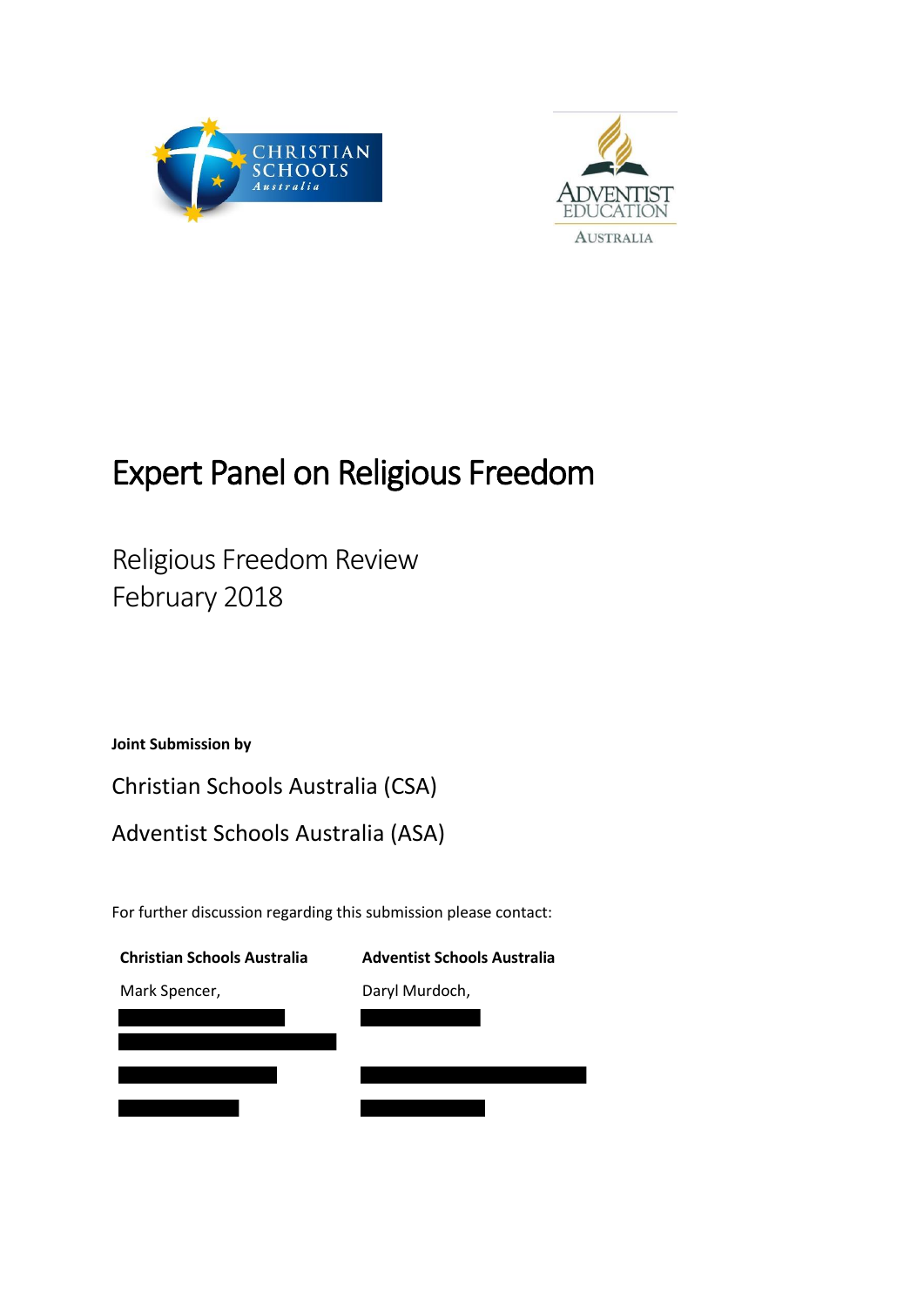# Introduction

Christian Schools Australia (CSA) and Adventist Schools Australia (ASA) are national bodies that support and represent schools for whom religious formation is an integral part of the education process.

In combination, CSA and ASA schools educate around 80,000 students across more than 180 locations nationally. Globally CSA is part of the Association of Christian Schools International (ACSI). There are 24,000 schools educating in excess of 5.5 million students in over 108 countries around the world within this network. ASA schools are part of the wider Adventist Church, which educates around 2 million students globally.

The schools within Australia are geographically, culturally and educationally diverse, although they serve predominantly middle to lower socio-economic communities. While mainly in the metropolitan or outer suburban fringe suburbs of major cities a number are located across regional and rural areas. Some have entirely indigenous or predominantly indigenous student communities.

The average socio-economic status (SES) score of these schools nationally is below the nongovernment school average, reflecting the affordable-and-accessible philosophy which underpins these schools.

Member schools of CSA operate as independent, locally governed, religious organisations. Some are closely aligned with one or more Christian churches in their communities, while others have their heritage in a group of parents coming together to start a school. ASA schools operate on a systemic basis, with small systems established in line with wider Adventist Church governance arrangements.

## Religious formation and culture

CSA and ASA schools are concerned with the religious(or spiritual) formation of students as an integral aspect of education. This is very much in line with the goals of the Melbourne Declaration.<sup>1</sup> All jurisdictions across Australia are signatories to the Declaration which asserts, in its Preamble:

> *"Schools play a vital role in promoting the intellectual, physical, social, emotional, moral, spiritual and aesthetic development and wellbeing of young Australians, and in ensuring the nations ongoing economic prosperity and social cohesion."*

We agree strongly that the education of the whole child is not complete unless it includes spiritual, moral, emotional and aesthetic development alongside the more commonly stated domains of intellectual, physical and social. We agree that social cohesion is served well by such a view of education.

 $\overline{a}$ <sup>1</sup> Ministerial Council on Education, Employment, Training and Youth Affairs, *Melbourne Declaration on Educational Goals for Young Australians* (December 2008) Ministerial Council on Education, Employment, Training and Youth Affairs

<sup>&</sup>lt;http://www.curriculum.edu.au/verve/\_resources/National\_Declaration\_on\_the\_Educational\_Goals\_for\_You ng\_Australians.pdf>.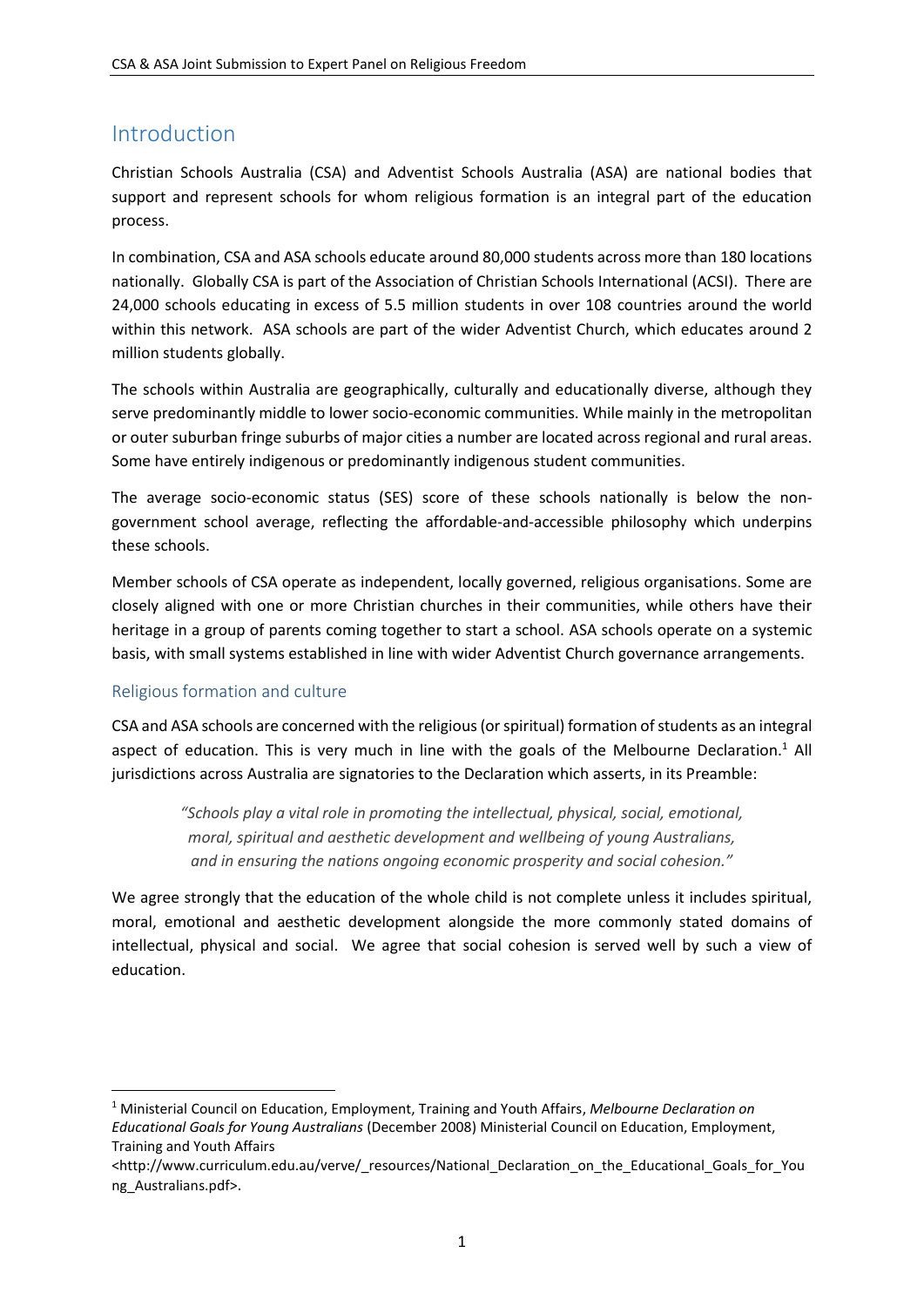#### The Melbourne Declaration is also important for its recognition of shared responsibility.

*"Society is well served when the responsibility of parents, individual schools and the broader community is recognised. Schools share this responsibility with students, parents, carers, families, the community, business and other education and training providers. In recognition of this collective responsibility, this declaration, in contrast to earlier declarations on schooling, has a broader frame and sets out educational goals for young Australians".*

In the schools represented by our organisations, and indeed in Australian faith-based schools of many kinds, the ideals of the Melbourne Declaration are realised, embodied and celebrated.

On behalf of the parents who choose such a faith-based education, and the church and faith communities that deliver it, schools represented in this submission are overt and particular about the beliefs and values that underpin curriculum, culture and practice.

This includes an emphasis on the importance of spiritual values in the formation of individuals, families and society at large. It includes a foundational emphasis on the dignity of all people, the right to religious freedom, the obligation to serve and care for others and be active global citizens.

### Community support

Christian schools<sup>2</sup> represented by our organisations have attracted very strong community support evidenced, among other things, by sustained enrolment growth.

In addition to serving Christian families, most CSA and ASA schools attract significant enrolments from families who may not be regular church attenders but who nevertheless deliberately seek a Christian faith-based education for their children. This is not only a direct outworking of the Melbourne Declaration goals referred to above but reflects Australia's commitments under international human rights instruments to which we are a signatory.<sup>3</sup>

#### Context of Submission

This document is our initial submission to the Expert Panel. We are more than willing to provide further analysis and comment either in response to other submissions or more generally. We would welcome the opportunity to participate in any public hearings that Panel may conduct.

It should also be noted that our submission seeks to focus on issues directly affecting Christian schools. Wider issues of religious freedom, while possibly touched on, we understand will be covered in submissions by a wide range of other groups, including church bodies which may be associated with these schools.

<sup>&</sup>lt;sup>2</sup> The term 'Christian schools' is used in this submission to encompass both CSA member schools, which may be associated with a wide range of Christian denominations or be inter-denominational and ASA schools associated with and part of the Adventist church structures.

<sup>&</sup>lt;sup>3</sup> See Appendix One for relevant extracts.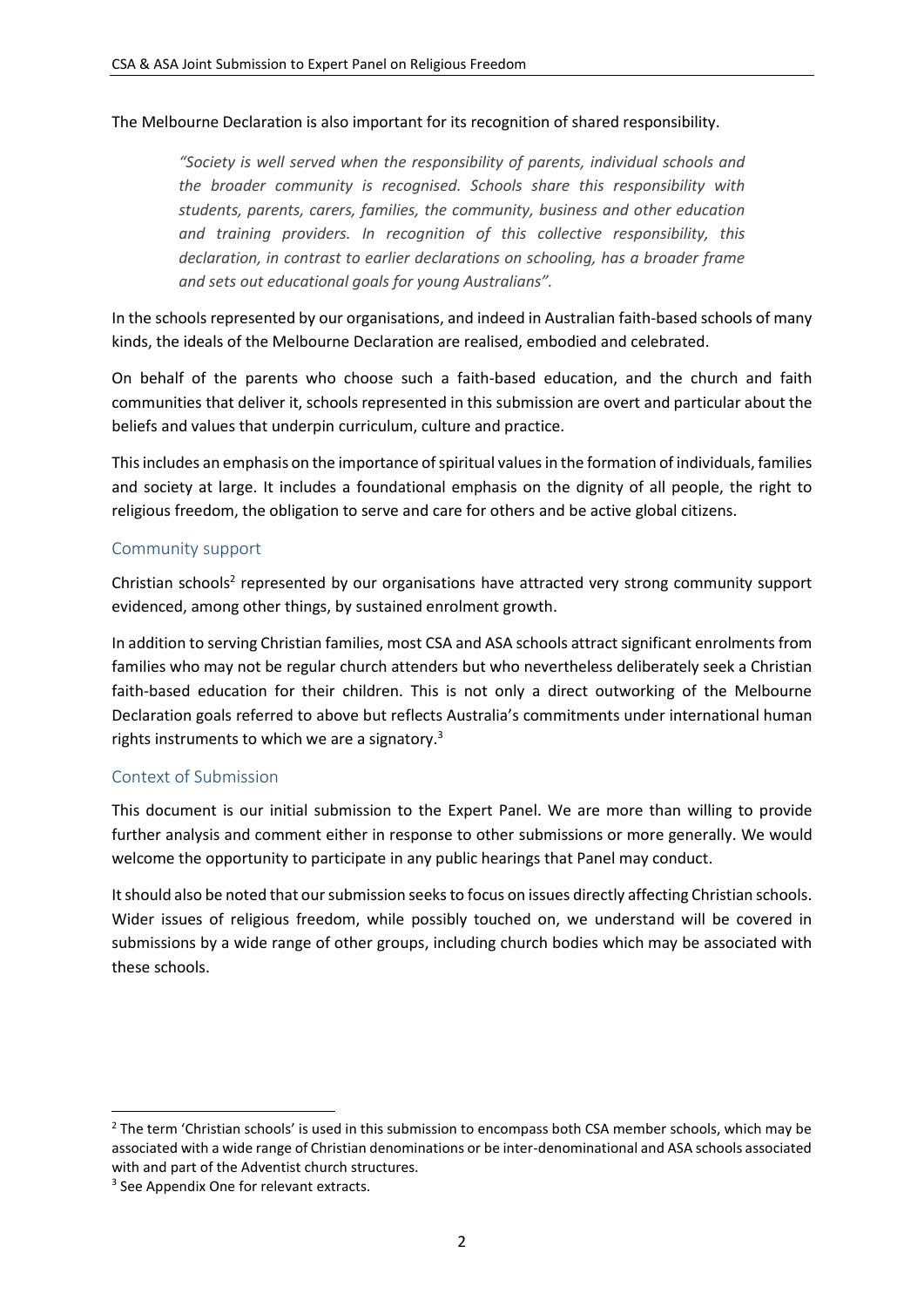# The nature of 'faith'

## The central role of God

Religious belief, or 'faith', within the individuals that make up the communities of Christian schools is understood to be at the very core of their identity. While there are a multitude of forms of expression of the Christian faith, for those believers associated with Christian schools it is the central characteristic of their lives. They define themselves in terms of their beliefs and, in common with the other monotheistic faith traditions, are accountable for all their actions to a supernatural God. A God who, in the Christian understanding, created all that there is and remains sovereign over all that he created, including humankind.

This understanding is captured, in part, within the CSA Statement of Faith, $4$  which indicates in its opening paragraphs that:

*"There is one God and He is sovereign and eternal. He is revealed in the Bible as three equal divine Persons - Father, Son and Holy Spirit. God depends on nothing and no one; everything and everyone depends on Him. God is holy, just, wise, loving and good.*

*God created all things of His own sovereign will, and by His Word they are sustained and controlled."*

## The impact of belief on all of life

1

If these statements are accepted as truth, which is the case amongst schools reflected in this submission, and it is acknowledged that God exists with these properties, the absolute and fundamental nature of faith becomes self-evident. After reflecting on the atoning work of God's Son, Jesus Christ, the CSA Statement of Faith summaries the impact of these understandings in the lives of mature believers. The outworking of this faith in the day to day lives of believers is expressed in the final paragraph of the Statement of Faith which says:

*"Out of gratitude for God's grace and in dependence on the Holy Spirit, God's people are called to live lives worthy of their calling in love and unity and in obedience to God in all spheres of life. They are responsible to ensure that the gospel is faithfully proclaimed. Christian parents are required to bring their children up in the discipline and instruction of the Lord and to diligently teach them the truth of God's Word." 5*

<sup>4</sup> The CSA Statement of Faith is accepted by all member schools and reflects a broad, inclusive statement of foundational Christian beliefs. It can be viewed online [<https://csa.edu.au/statement-of-faith/>](https://csa.edu.au/statement-of-faith/). ASA member schools hold to the beliefs of the Adventist church which can be viewed online [<https://www.adventist.org/en/beliefs/>](https://www.adventist.org/en/beliefs/). While there are important distinctions between these beliefs the core common elements across both groups of schools remain as outlined in this submission.

<sup>5</sup> While much more could be said and has been written on the obligations and duties of Christians to lead a faithful life of service these comments are limited to references within the CSA Statement of Faith as an agreed underpinning document for all Christian schools represented in this submission.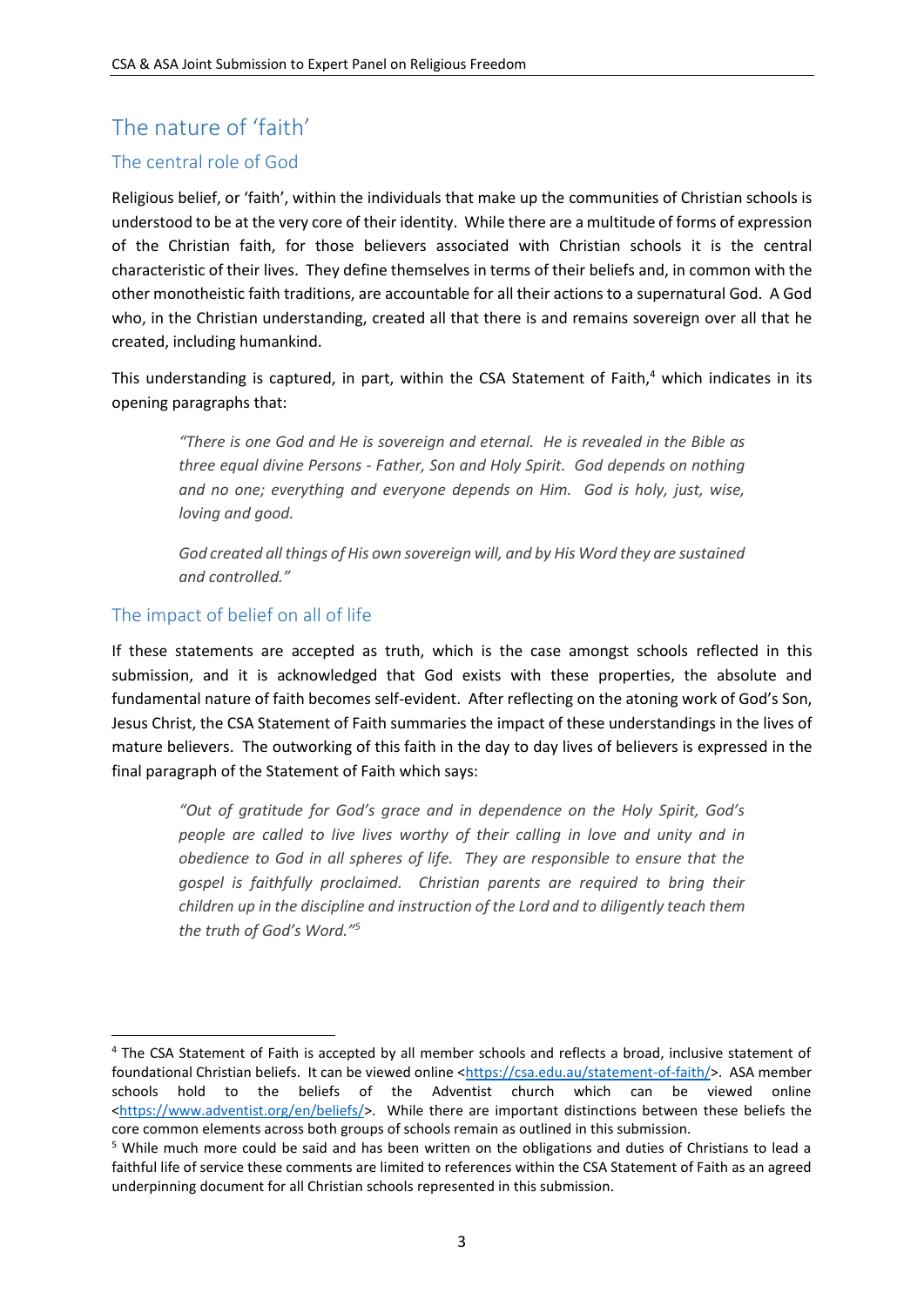## The responsibilities of Christian parents

This understanding of faith acknowledges the *imperative* for Christian parents to raise their children with a knowledge of God. While it is arguable that a Christian school is not the only means by which this task can undertaken, for those who have the option and choose a Christian school, the school is an integral part of supporting those parents in this essential aspect of their parental responsibilities.

Christian schools operate in partnership with parents. By and large this is with Christian parents, although increasingly parents are being attracted to Christian schools who may not be involved in a faith community outside the school themselves. By seeking enrolment for their children in a Christian school they are, however, making an explicit choice to accept and support the values and beliefs of that school. An alignment of purpose and willingness to actively partner together on the basis of a set of agreed values and beliefs is a pre-requisite for an effective Christian school education.

### Non-religious 'faith'

**.** 

The terms of reference for the Panel focus on religious freedom, and religious belief forms the basis of the faith help by individuals within the communities of Christian schools. We also acknowledge, however, that there are other systems of belief or understandings of the world which are not grounded in 'religion'. Whether described in the form of a 'faith',<sup>6</sup> or merely as a 'set of beliefs' these deeply held conscientious beliefs in many cases deserve the same protections as those with a religious foundation.<sup>7</sup>

# The nature of Christian Schools

As noted above, all Australian Governments have recognised, in the Melbourne Declaration, that '[s]chools play a vital role in promoting the intellectual, physical, social, emotional, moral, spiritual and aesthetic development and wellbeing of young Australians'.<sup>8</sup>

A holistic,  $21^{st}$  century, education seeks to address all these areas providing far more than a purely academic transfer of knowledge. The Christian faith is the foundation upon which all aspects of a Christian school are based. Formal and informal structures and practices work together to provide a faith-based community within which learning and religious formation can take place.

In choosing a CSA or ASA school parents have made a deliberate choice for a school that teaches, supports, nurtures and seeks to live out the values, tenets and beliefs of the Christian faith. It is a choice to journey together as part of a community, a community which is often rich and diverse in its backgrounds, race, ethnicity and occupation but drawn together by the common bond of faith.

Schools represented in this submission understand that spirituality, or religious formation, permeates all that is lived out in the daily life of the school and its community. The pedagogical underpinning of

<sup>&</sup>lt;sup>6</sup> While atheists and secularists, for example, may object to the use of the term 'faith' to describe their beliefs these 'world views' share many common characteristics with religious faith systems and have been in many respects legally 'equated' with a faith.

 $<sup>7</sup>$  This approach is consistent with the broad interpretive technique proposed in UN Human Rights Committee,</sup> *General Comment No. 22: The Right to Freedom of Thought, Conscience and Religion (Article 18)*, 48th sess, UN Doc CCPR/C/21/Rev.1/Add.4 (27 September 1993) ('*General Comment 22'*).

<sup>8</sup> Ministerial Council on Education, Employment, Training and Youth Affairs, above n 1.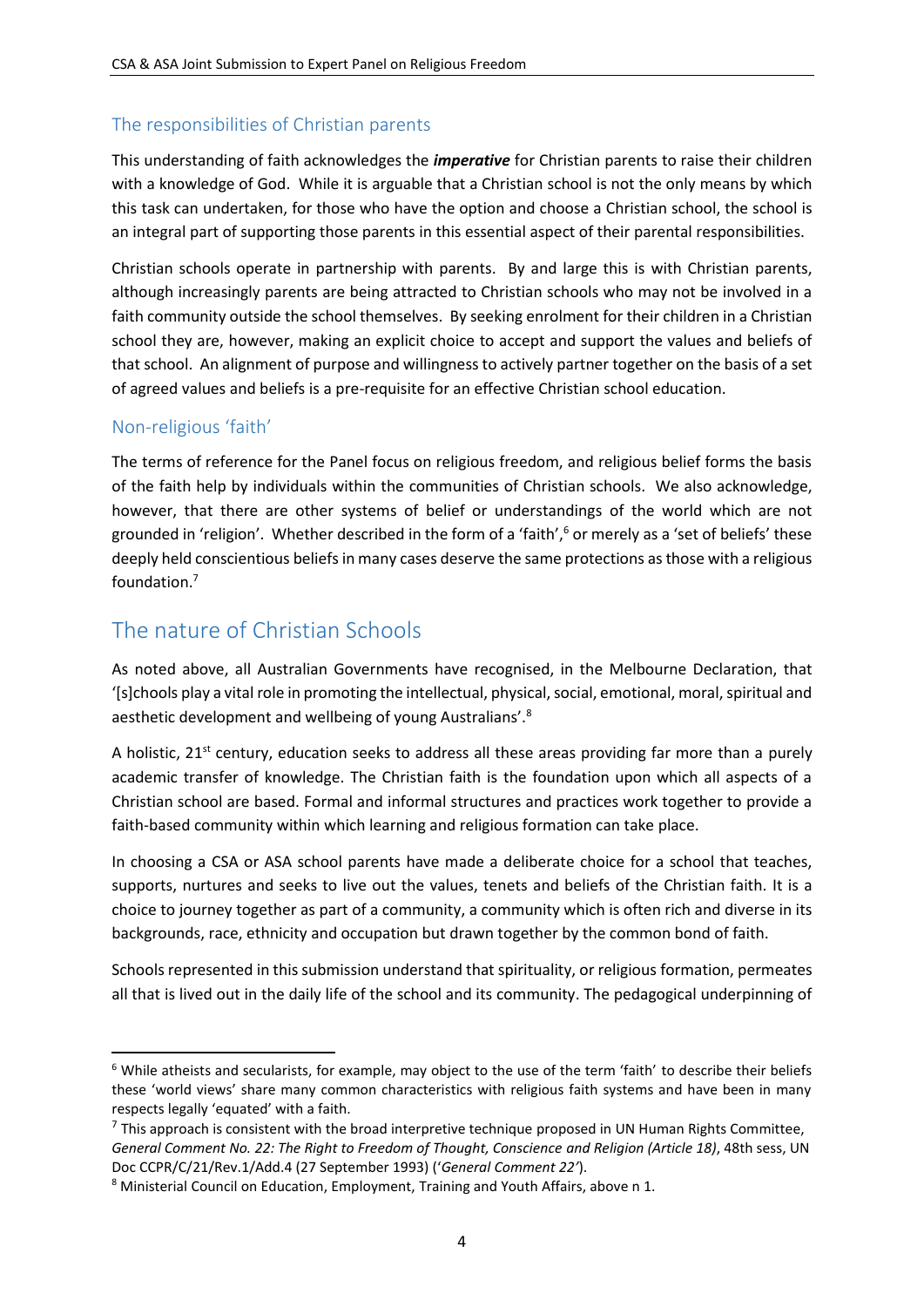these schools is that faith is not only taught, but 'caught'. That is, the *informal* curriculum of culture and lived values is as important as the formal teaching of the various beliefs and tenets of the faith.

In establishing such a Christian learning community, the conduct and character of individuals, and the nature of their relationships with others, are key concerns. This includes all manner of conduct – including integrity of professed faith and personal conduct. Faith is lived out *in* community and *through* relationships – these are essential elements of a Christian school education.

In the Christian learning communities represented by this submission, *all* staff members, including administrative and teaching staff, are role models and exemplars for the students whose educational, social and spiritual development is the school's purpose. Whether by modelling or instruction all staff are required to participate in a culture of faith formation in the context of education.

Teachers in Christian schools are required to integrate the beliefs and tenets of the faith into their rendering of the Australian Curriculum. Their own internalised faith is critical to this educative process. In addition, and again as an essential aspect of their role, Christian school teachers are required to be pastors and spiritual mentors to the students in their care.

Similarly, administrative and general ancillary staff are required to both embrace, and act in accordance with the values, beliefs, processes and tenets of the faith in their many interactions with school students and their families. These staff participate in the prayer life of the community, are commonly involved in communal worship and can also play a vital pastoral role with individual students.<sup>9</sup>

If freedom of religion is to remain a legitimate hallmark of Australian education then the rights of school communities to operate in accordance with religious beliefs must be upheld.

This must include the right to choose *all* staff based on their belief in, and adherence to, the beliefs, tenets and doctrines of the religion concerned. It must also include the right to speak and teach in accordance with those doctrines, tenets and beliefs, to apply a faith driven perspective to the curriculum.

In many situations this must also include the right to select students, or possibly more correctly, families, based on religious criteria. Faith communities, including Christian schools, must be able to take action that separates individuals from that community when their actions undermine the community. While not a preferred outcome this option remains a necessary response to situations determined by a community to be a threat to that community.

<sup>9</sup> See, e.g Carolyn Evans and Beth Gaze, 'Discrimination by Religious Schools: Views from the Coal Face' (2010) 34 *Melbourne University Law Review* 392, 415.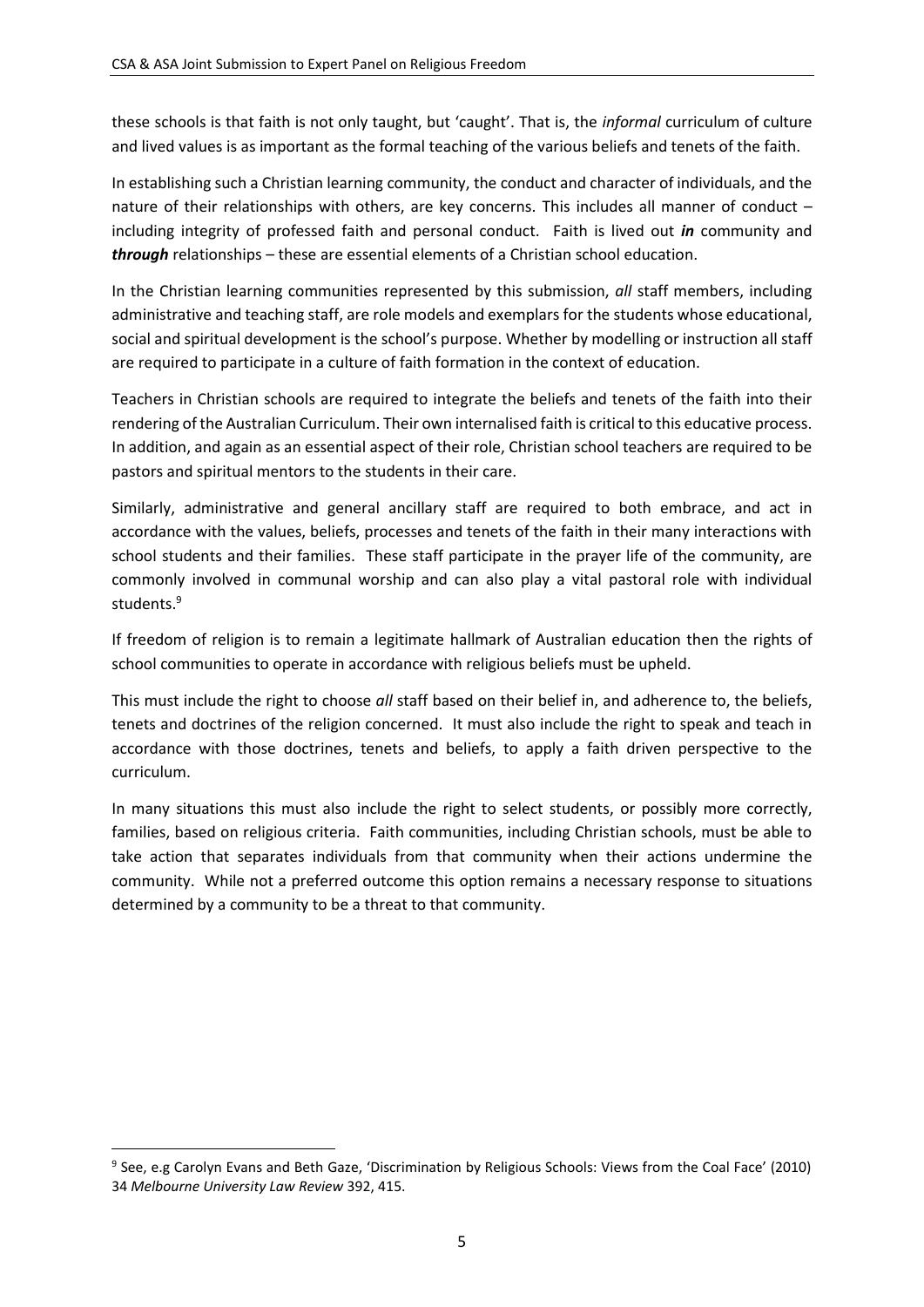# Religious freedom as a fundamental human right

Freedom of religion truly is, as indicated by Acting Chief Justice Mason and Justice Brennan, 'the essence of a free society<sup>'10</sup>. Freedom of religion is at the very heart of the essential human rights. Acknowledgement of the need to protect freedom of belief has a history longer than any other human right in both international instruments<sup>11</sup> and domestic law of older European nations<sup>12</sup>.

Modern international human rights instruments are founded upon the *Universal Declaration of Human Rights 1948.<sup>13</sup>* In the preamble to this document the centrality of freedom of religion (and also freedom of speech) is clearly established:

*'…the advent of a world in which human beings shall enjoy freedom of speech and belief and freedom from fear and want has been proclaimed as the highest aspiration of the common people'*

#### *Preamble to Universal Declaration on Human Rights*

Freedom of speech and belief is undoubtedly at the core of a pluralist liberal democracy. There can be no diversity without a multiplicity of belief and no freedom without the liberty to express those beliefs. True diversity and equality come not from the imposition of a narrow conformity but by the embracing and celebration of difference. While we may disapprove of what others believe and say, we must defend to the death their right to say it.<sup>14</sup> This is at the very heart of Australian culture, reflecting our shared commitment to '*a fair go*'.

The ongoing importance of religious freedom in international law is reflected in the numerous instruments containing protections for both holding and manifesting religious faith, see Appendix One. The most prominent of these protections is undoubtedly Article 18 of the International Covenant on Civil and Political Rights (ICCPR).<sup>15</sup> The ICCPR was signed by Australian in 1972 and ratified in 1980.

The United National Human Rights Committee has provided additional interpretative guidance on Article 18 in its General Comment 22.<sup>16</sup> As noted in the recent Andrews Committee interim report,<sup>17</sup> this Comment gives the freedom a 'broad scope' and reinforces the 'fundamental' nature of the right.

Importantly, both Article 18 itself and the General Comment recognise the right to 'manifest' religion in 'worship, observance, practice and teaching' including 'in community with others'.<sup>18</sup> This recognition of the need to 'live out' an individual's faith is an essential element of faith as noted above. In a complex contemporary society this is often done 'in community with others' through a variety of

**<sup>.</sup>** <sup>10</sup> *Church of the New Faith v Commissioner of Pay-roll Tax (Vic.)* (1983) 154 CLR 30.

<sup>11</sup> See, e.g., Peace of Westphalia 1648

<sup>12</sup> See, e.g., 1598 Edict of Nantes

<sup>13</sup> *Universal Declaration of Human Rights*, GA Res 217A (III), UN GAOR, 3rd sess, 183rd plen mtg, UN Doc A/810 (10 December 1948).

<sup>14</sup> To appropriate the quotation of Evelyn Beatrice Hall writing as S. G. Tallentyre in her 1906 book *The Friends of Voltaire* and often misattributed to Voltaire.

<sup>15</sup> *International Covenant on Civil and Political Rights*, opened for signature 16 December 1966, UNTS171 (entered into force 23 March 1976) ('*the ICCPR*').

<sup>&</sup>lt;sup>16</sup> UN Human Rights Committee, above n 6.

<sup>17</sup> Joint Standing Committee on Foreign Affairs, Defence and Trade, *Interim Report, Legal Foundations of Religious Freedom in Australia* (2017) ('Andrews Committee interim report')

<sup>18</sup> ICCPR Article 18(1)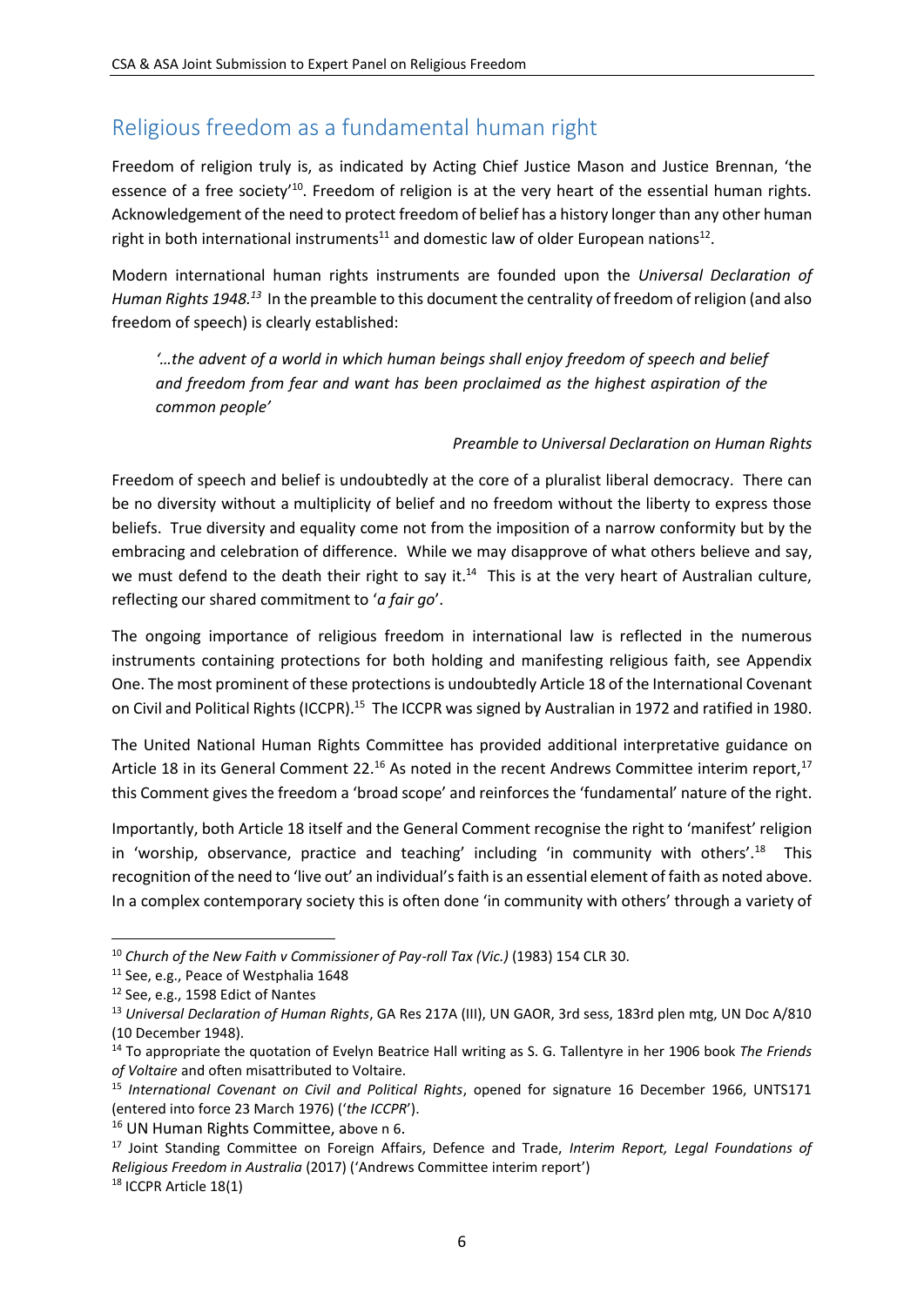means, including corporate structures. Christian schools, for example, are required to be incorporated by funding legislation,<sup>19</sup> but are no less a communal expression of faith. The importance of the community element of the protections have been recognised by the European Court of Human Rights commenting that they lay 'at the very heart of the protection' of religious freedom.<sup>20</sup>

A number of other international instruments explicitly include recognition of the right to establish faith based schools.<sup>21</sup> This builds on the rights of parents recognised in the ICCPR to 'ensure the religious and moral education of their children in conformity with their own convictions'.<sup>22</sup> Similar rights are also recognised in the *Convention on the Rights of the Child* (CROC) to which Australia is also a signatory.<sup>23</sup>

# Existing Protections for religious freedom in Australia

As the Andrews Committee interim report notes, the ICCPR has not been adopted into Australian domestic law.<sup>24</sup> Protections for religious freedom within Australian law are sparse and limited in scope, often providing much lesser protection than is required to meet Australia's international obligations.

## Commonwealth Protections

The Australian Constitution provides a prima facie protection for religious freedom in section 116. This incorporates a prohibition on the Commonwealth making any law 'for prohibiting the free exercise of any religion'. Not only is this protection limited to Commonwealth legislation but these provisions have been interpreted narrowly in the few examples of High Court jurisprudence.

While there is some form of protection for religious freedom in exemptions in Commonwealth legislation there are no positive protection provisions. Express Commonwealth protection for freedom of religion is indeed, as the Andrews Committee interim report noted, 'limited'.<sup>25</sup>

Protections for free speech are equally limited if not more so. After early cases suggested that the High Court might take an expansive view,<sup>26</sup> the implied protection for 'political communication' within the Australian Constitution has tended to be view more narrowly.<sup>27</sup> It has clearly been determined not to be an individual right in latter cases.<sup>28</sup>

<sup>19</sup> See, e.g., *Australian Education Act 2013* (Cth) s75(2).

<sup>20</sup> *Hasan and Chaush v Bulgaria*, App No 30985/96, (2002) 34 EHRR 55, [62] quoted in Andrews Committee interim report [3.31].

<sup>21</sup> See, e.g., *Declaration on the Elimination of all Forms of Intolerance and Discrimination based on Religion or Belief* Article 5, *Convention against Discrimination in Education* Article 5(b) in Appendix One. <sup>22</sup> ICCPR Article 18(4).

<sup>23</sup> *Convention on the Rights of the Child*, opened for signature 20 November 1989, 1577 UNTS 3 (entered into force 2 September 1990). Australia ratified the Convention on 17 December 1990.

<sup>&</sup>lt;sup>24</sup> Andrews Committee interim report [2.33].

<sup>25</sup> Ibid [4.76].

<sup>26</sup> See, e.g., *Nationwide News Pty Ltd v Wills* (1992) 177 CLR 1, *Australian Capital Television Pty Ltd v the Commonwealth* (1992) 177 CLR 106.

<sup>27</sup> *Lange v Australian Broadcasting Corporation* (1997) 189 CLR 520.

<sup>28</sup> See, e.g., *Lange v Australian Broadcasting Corporation* (1997) 189 CLR 520, *APLA Ltd v Legal Services Commissioner (NSW)* (2005) 224 CLR 322.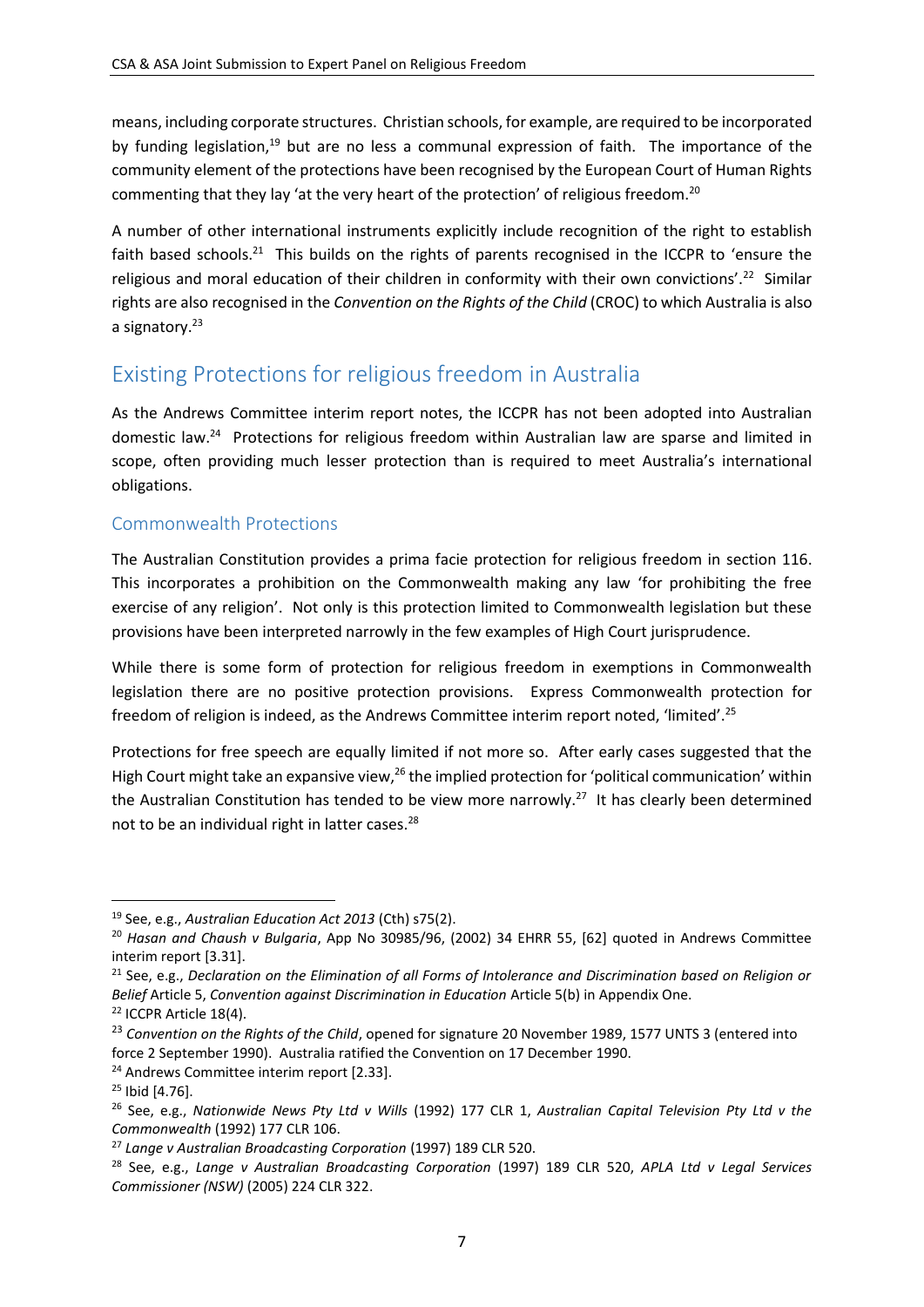## State and Territory Protections

Of the States and Territories only Tasmania provides any constitutional protection of religious freedom.<sup>29</sup> It must be noted though that this is an ordinary act of the Tasmanian Parliament and may be overridden by subsequent legislation. Its efficacy is also largely untested. There is no equivalent protection in other jurisdictions, nor would any implied right of religious freedom be likely to be found. 30

The ACT and Victoria both have a 'bill of rights' type instrument.<sup>31</sup> Both contain a form of protection for religious freedom modelled on Article 18 of the ICCPR and providing the basis for subsequent legislation to be declared to be 'incompatible' with human rights if these, or other freedoms, are not protected. Such a declaration does not, however, invalidate the law in question.

These again provided largely ineffectual protections as demonstrated in some of the provisions of the *Abortion Law Reform Act 2008* (Vic) which clearly require doctors to act in contradiction to their religious or conscientious beliefs. More recently in seeking amendments to equal opportunity legislation the Victorian Attorney-General asserted that 'only human beings have human rights' under the Victorian Charter, thus effectively vitiating the 'in community' nature of religious freedom where a corporate entity is involved.<sup>32</sup>

Some jurisdictions have a positive protection for religious freedoms in anti-discrimination or equal opportunity legislation but the major form of 'protection' is through exemptions or exceptions in that legislation. The efficacy of this form of protection is discussed further below.

# Protecting religious freedom while 'balancing' human rights

## 'Balancing' rights under International law

It is accepted that anti-discrimination or equal opportunity law inherently involves a balancing of human rights. No human right is absolute, including non-discrimination and equality. General Comment 18 concluding that not every differentiation of treatment is discrimination.<sup>33</sup> The Comment notes that **differentiation aimed at achieving a legitimate purpose under the ICCPR using reasonable and objective criteria will not constitute discrimination**. Effectively the desire for equality must at times be balanced.

Within international law the limitations upon the balancing process provide very significant protection for certain rights such as religious freedom. The ICCPR provides in this regard that (emphasis added):

*'Freedom to manifest one's religion or beliefs may be subject only to such limitations as are prescribed by law and are necessary to protect public safety, order, health, or morals or the fundamental rights and freedoms of others.'<sup>34</sup>*

<sup>29</sup> *Constitution Act 1934* (Tas) section 46.

<sup>30</sup> *Grace Bible Church v Reedman* (1984) 36 SASR.

<sup>31</sup> *Human Rights Act 2004* (ACT) and *Charter of Human Rights and Responsibilities Act 2006* (Vic) respectively.

<sup>32</sup> Victoria, *Parliamentary Debates*, Assembly, 31 August 2016, 3234 (Martin Pakula, Attorney-General).

<sup>33</sup> *General Comment No. 18: Non-discrimination*, 37th sess (10 November 1989).

<sup>&</sup>lt;sup>34</sup> ICCPR Article 18(3).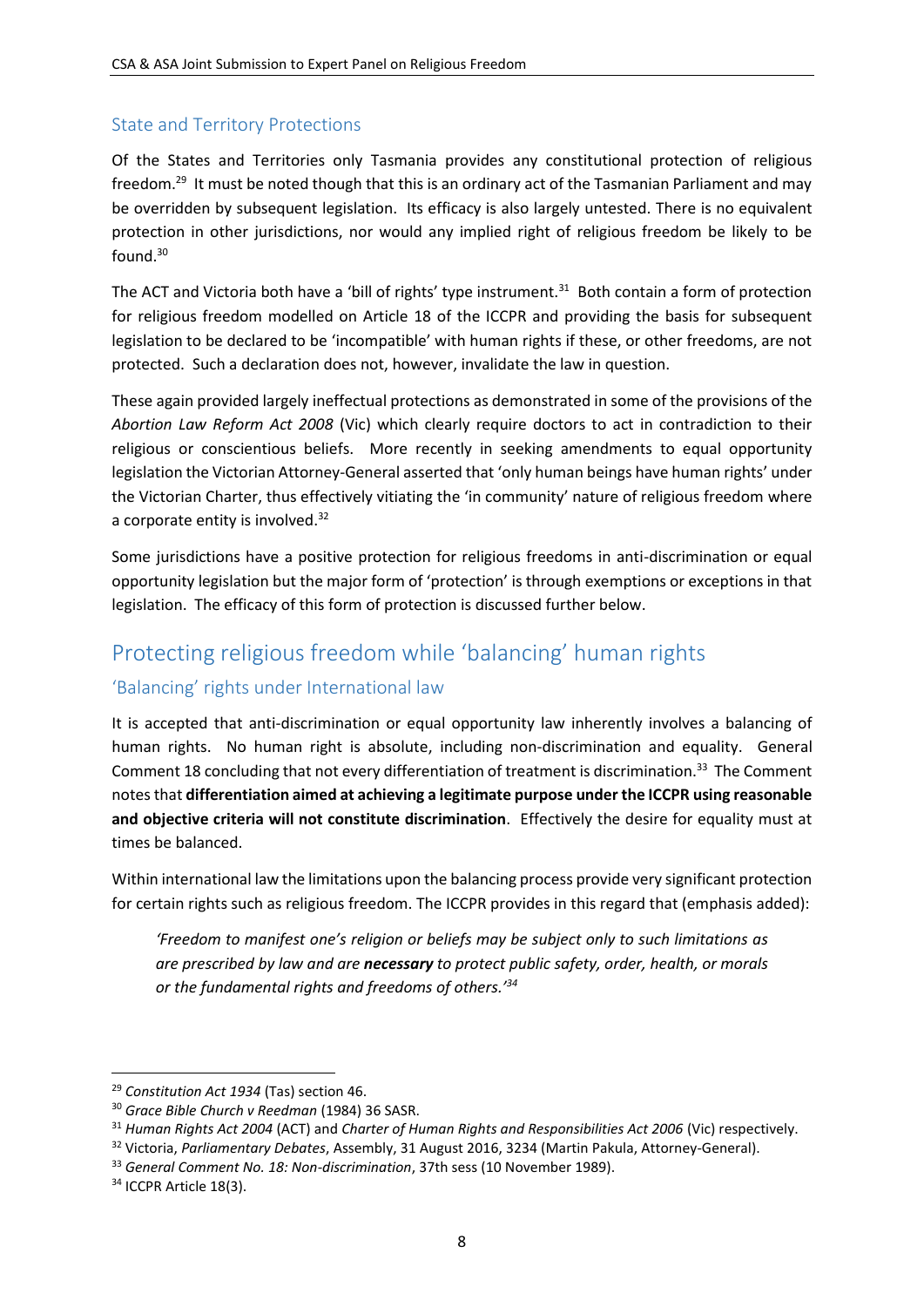Clearly the text of the Covenant itself provides a narrow scope for limitation of religious freedom, only when '*necessary to protect public safety, order, health, or morals or the fundamental rights and freedoms of others*'. General Comment 22 provides further guidance on the permissible restrictions on the 'manifestations' of religion or belief.<sup>35</sup> The Comment outlining that:

*'Limitations imposed must be established by law and must not be applied in a manner that would vitiate the rights guaranteed in article 18. The Committee observes that paragraph 3 of article 18 is to be strictly interpreted.'*

This is further reinforced by the Siracusa Principles,<sup>36</sup> relating to the conditions and grounds for permissible limitations and derogations enunciated in the International Covenant. Together the Covenant, General Comment 22 and the Siracusa Principles, provide a high level of protection for the freedom to hold and manifest religion or beliefs.

These two understandings are central to the international human rights framework. The understanding that not all differentiation is discrimination and that rights must be carefully balanced if diversity and freedom are to be protected. Any claim for absolute 'equality', or for equality to be sought above all else, is not only misguided but is fundamental inconsistent with international law.

## 'Balancing' rights under Australian law

## Balancing under 'rights instruments'

In the two jurisdictions with a 'bill of rights' type instrument both also contain explicit 'balancing' provisions.<sup>37</sup> As acknowledged elsewhere, these provisions in domestic law merely require that limitations be 'reasonable' a far lower standard that that of necessity contained in international law.<sup>38</sup> A majoritarian view of reasonableness is far less likely to protect the rights of minorities than the, arguably, more objective and certainly higher standard of necessity.

## Balancing through exceptions and exemptions

As noted above the most common form of 'protection' for religious freedoms are the exemptions or exceptions in anti-discrimination or equal opportunity legislation. This form of protection is inherently problematic.

This approach invites exactly the type of erroneous perceptions reflected in numerous submissions to reviews of these forms of legislation across a number of jurisdictions, including those in the recent Andrews Committee interim report.<sup>39</sup> This form of protection suggests that religious freedom is not a fundamental right but are merely tolerated as a form of aberration. The suggestion that such permanent exceptions, at least in terms of the exceptions for employment in Christian schools, could be 'arbitrary, inflexible, broad and unreasonable', as included recently in an 'Audit Paper' prepared by

<sup>&</sup>lt;sup>35</sup> General Comment 22 [8].

<sup>&</sup>lt;sup>36</sup> United Nations, Economic and Social Council, U.N. Sub-Commission on Prevention of Discrimination and Protection of Minorities, *Siracusa Principles on the Limitation and Derogation of Provisions in the International Covenant on Civil and Political Rights*, Annex, UN Doc E/CN.4/1984/4 (1984).

<sup>37</sup> *Human Rights Act 2004* (ACT) s28, *Charter of Human Rights and Responsibilities Act 2006* (Vic) s7.

<sup>38</sup> See, e.g., discussion in Andrews Committee interim report [5.16].

<sup>39</sup> Ibid, see [7.22] ff.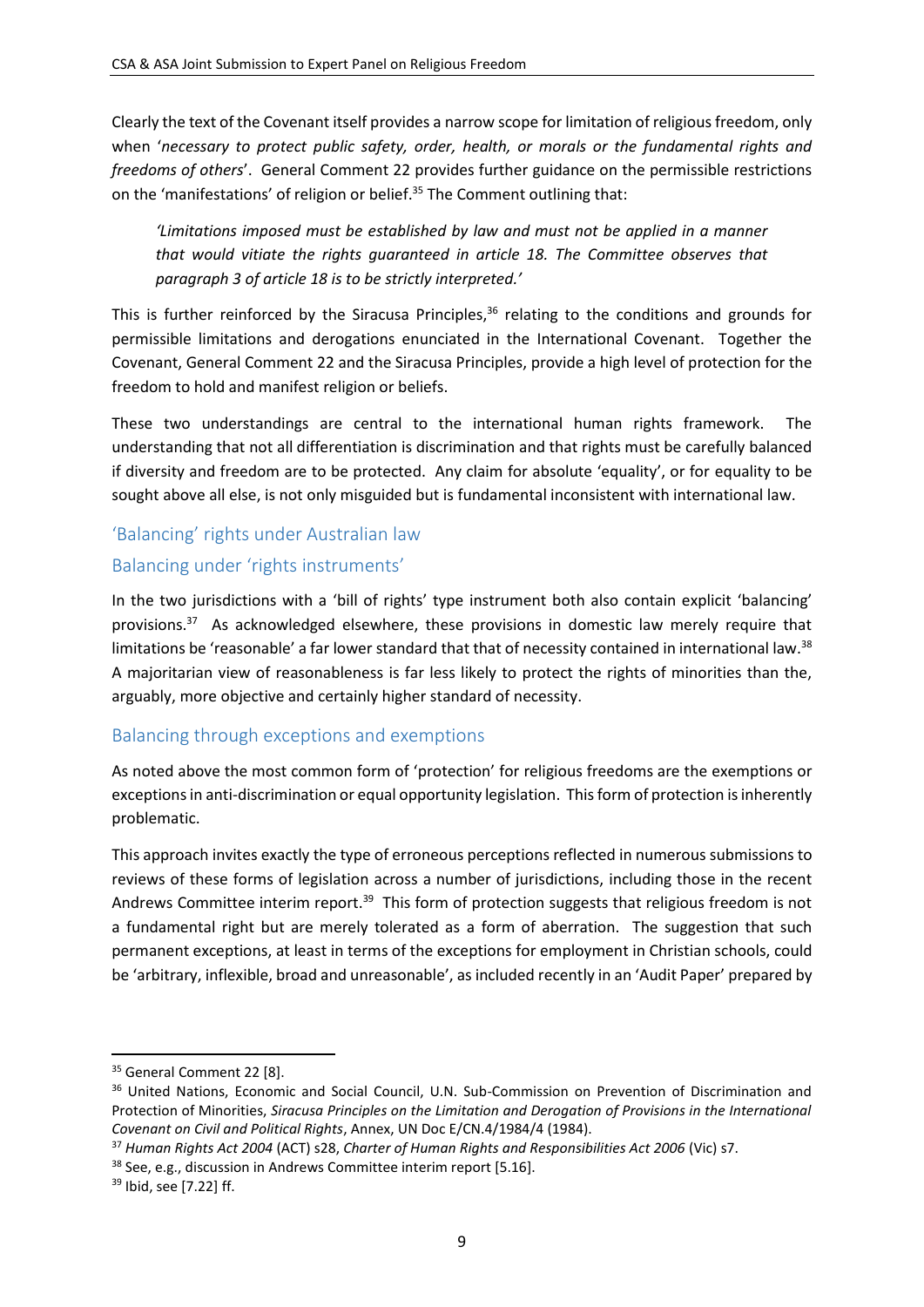a State law reform body, reflect a clear lack of understanding of their nature and purpose.<sup>40</sup> Later in the Audit Paper, the 'issue of equality of treatment' is described as the 'principle underpinning the entire anti-discrimination and equal opportunity framework', without any acknowledgement of the need to balance this principle with other coexisting human rights.<sup>41</sup>

Raising the 'issue of equality of treatment' in such a manner as an objection to the exceptions seriously erodes the broader human rights framework with its established checks and balances. While equality may be an underpinning principle of the equal opportunity legislation it is merely one of a number of fundamental human rights recognised more widely.

This is an unfortunately all too common [mis-]understanding of human rights principles. A contributing factor to this view is often the objects set out in the relevant legislation which commonly merely speak in terms of seeking to 'eliminate discrimination'. Such language elevates equality of opportunity and prevention of discrimination, both laudable aims, above the protection of other human rights, such as religious freedom, freedom of speech or freedom of conscience, through any process of balancing, or exemption.

Existing exceptions and exemptions are also limited in scope. While employment by religious bodies is generally addressed, the coverage of the activities of those bodies and the use of their facilities is subject to much more limited, if any, protection. For Christian and other faith-based schools it may be necessary from time to time to separate from families where the education provided by the school, and the values and beliefs imbedded in that education, are not consistent with those of the family. The ability to do so is often dependent upon having appropriately framed exceptions or exemptions in equal opportunity or anti-discrimination legislation. Unfortunately, this is not always the case, with exceptions or exemptions relating to the provision of education often very narrow in scope if they exist at all.

The use of the facilities of a Christian school by those who may support, or indeed actively promote, alternative values and beliefs can be equally concerning to many within that community. Often facilities are made available on far less than commercial terms to provide support to the wider community. Despite this, in many jurisdictions Christian schools have little scope to regulate the character of the groups who may use their facilities in such circumstances, or the nature of the activities which may be conducted.

## Balancing through an 'inherent requirements' test

An alternative, and even narrower, form of exemption for employment has been proposed in many reviews incorporating an 'inherent requirements' test. Alone of all jurisdictions in Australia, Queensland legislation applies an 'inherent requirements' test rather than a permanent exemption or exception in relation to employment in a faith-based school.<sup>42</sup> This approach represents a further erosion of religious freedom, a less effective balancing of fundamental rights. It is a weaker protection than even the exceptions approach. Like the exceptions approach, the 'inherent requirements' test

<sup>40</sup> South Australian Law Reform Institute, Discrimination on the grounds of sexual orientation, gender, gender identity and intersex status in South Australian legislation, *Audit Paper* (September 2015), 101 [310].

<sup>41</sup> Ibid 21 [46].

<sup>42</sup> *Anti-Discrimination Act 1991* (QLD) s25.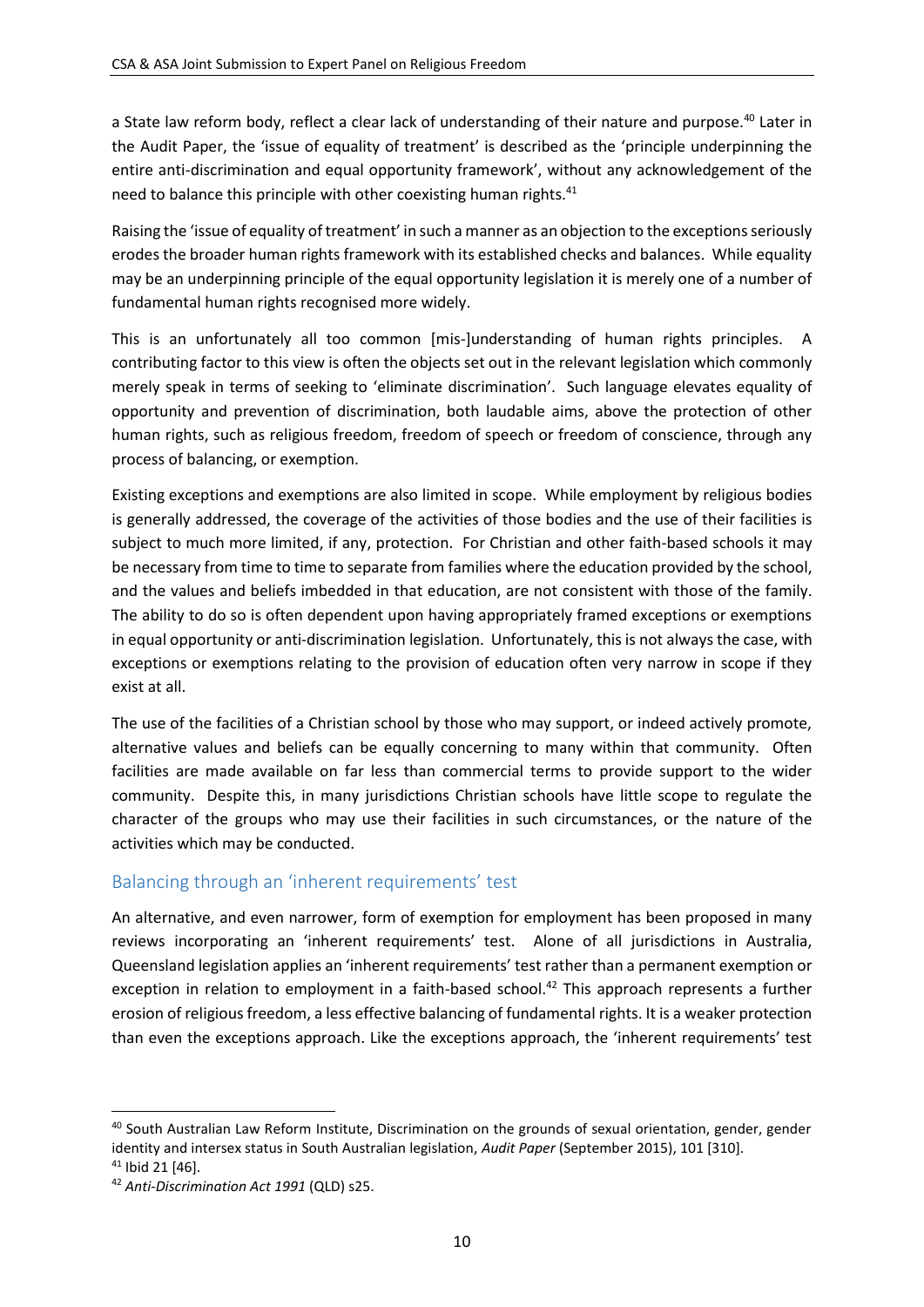has the capacity to place unreasonable limitations on the exercise of the religious freedom in education.

The current exemption in Queensland requires a school to act in a way that is 'not unreasonable' which, on face value, seems fair and acceptable. The factors to be considered in meeting this requirement in sub-section 25(5) of the Act are less so. The critical test promulgated by this clause is whether the action is disproportionate bearing in mind the consequences for both the school and the employee. This is a highly subjective standard and requires schools to try and anticipate the subjective value placed on actions and consequences by a subsequent judicial review acting with the full benefit of hindsight and possibly subsequent events. For the applicable Court or Tribunal it requires an assessment and balancing of the impact within a faith-based school of the conduct that gave rise to the action, a hugely problematic exercise in an area where the secular judiciary has traditionally been reluctant to become involved.

The current Queensland exemption also only applies in relation to situations where a person 'openly acts' in a manner contrary to the religious beliefs of the faith-based schools. When this requirement is combined with the prohibition in s124 of the legislation on seeking information in relation to a potentially discriminatory attribute, reinforced explicitly in sub-section 25(4), you have a completely untenable situation. Advice from the Anti-Discrimination Commission of Queensland has, for example, indicated that these provisions mean that faith-based schools 'cannot ask a prospective employee or student what there [sic] religious beliefs are'.<sup>43</sup> This is simply untenable and certainly contrary to the stated intention of these amendments.<sup>44</sup>

These provisions taken together are a recipe for hypocrisy. They construct a 'can't ask, don't tell' environment where faith-based schools are forced to accept and may not be able to take any action against staff members who may have a fundamentally antithetical faith position if they are able to comply with the external forms and practices of a faith as expressed in the school. This approach serves to entrench the concern about living 'double lives' raised in submissions to various reviews.<sup>45</sup> From a school's perspective, leading such a 'double life' undermines the fundamental duty of fidelity and good faith that employees owe to an employer. Duplicity and deceit regarding such foundational matters are not in anybody's interests and are not sustainable.

The current form of exemption in Queensland also reinforces the 'genuine occupational requirement' expectation in a further test which must be met in paragraph 25(3)(b). Once again, advice from the Anti-Discrimination Commission of Queensland is helpful in understanding the concerns of faith-based schools in relation to this provision. In a presentation to schools it was indicated that 'the further

<sup>43</sup> Anti-Discrimination Commission of Queensland, 'Discrimination and Independent Schools in Queensland' (Presentation to Associated Christian Schools Roundtable Forum, Citipointe Christian College, Carindale, 17 August 2012).

<sup>&</sup>lt;sup>44</sup> The then Queensland Attorney-General, Hon. Rod Welford, claimed that the amendments would provide 'greater clarity' and that the only shift that had occurred as a result of the amendments was to introduce the need for schools to be accountable for how they discriminate. The reality of the amendments has been greater uncertainty in relation to the ability of schools to rely upon the exemption without a sense of proportionate accountability.

<sup>45</sup> See, e.g., South Australian Law Reform Institute, above n 49, 101 [311] also quoted in South Australian Law Reform Institute, 'Lawful Discrimination': The effect of exceptions under the *Equal Opportunity Act 1984* (SA) on Lesbian, Gay, Bisexual, Trans, Intersex and Queer (LGBTIQ) South Australians, *Issues Paper* (December 2015), 20 [44].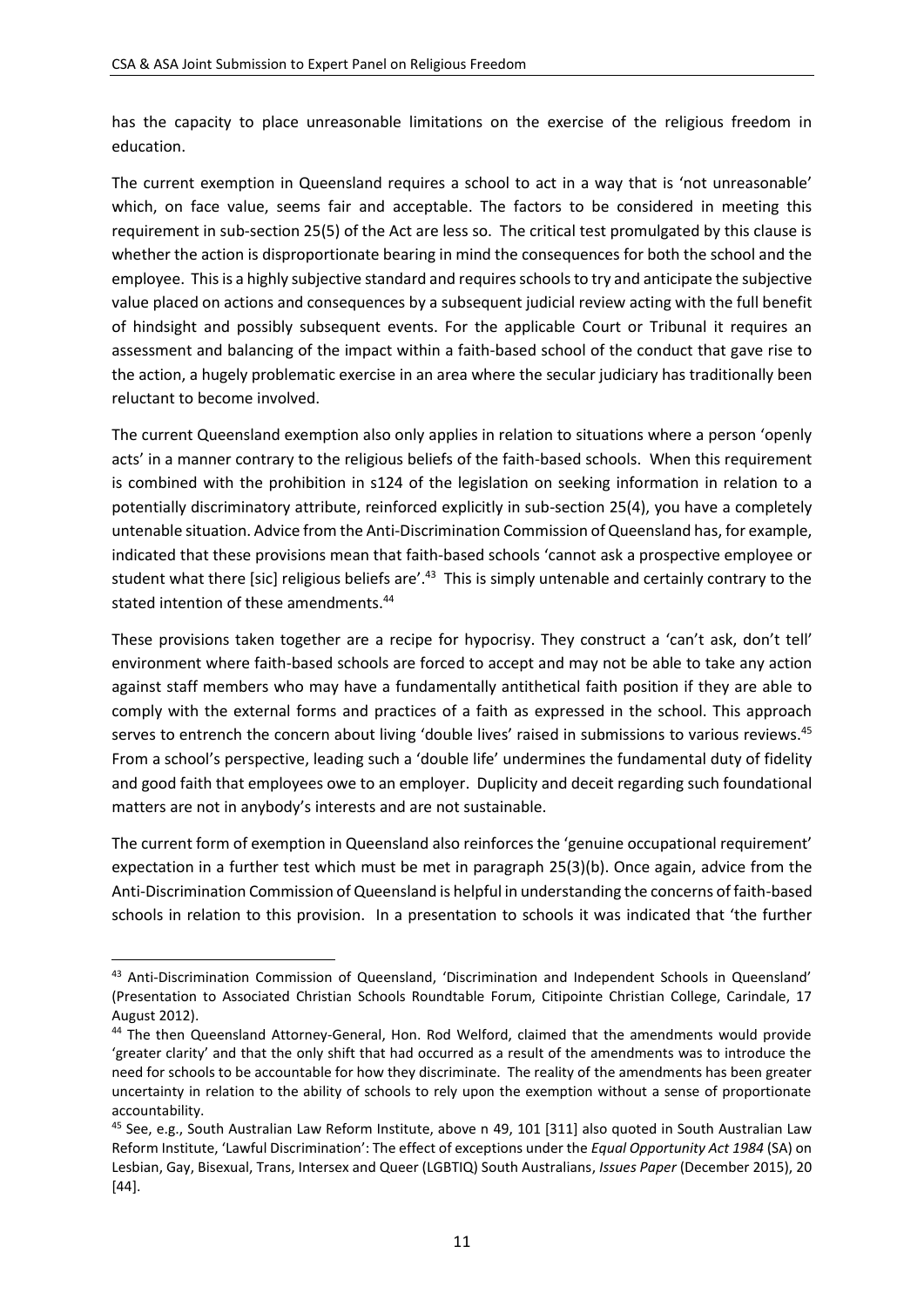removed the job is from any essentially spiritual role, the less likely that it will be a genuine occupational requirement'.<sup>46</sup> Yet again a highly subjective test is being imposed and a secular Court or Tribunal required to adjudicate in what is essentially a matter for the religious body concerned.<sup>47</sup>

As indicated earlier a Christian school of the type outlined in this submission is a faith community in which every staff member is required to celebrate, teach and model the beliefs, doctrines and practices of the faith. It is a community where faith is as much caught as it is taught, and Christian schools integrate a Christian worldview across the whole life of the school.

Teachers of all subjects are required to have thought deeply about the nature of their discipline in light of their personal understanding of the Christian faith. Every teacher is involved in teaching the tenets of the faith whether in their subject specialty, in a home room or pastoral care group. All staff members participate fully in the religious celebration, worship and prayer life of the school community. All staff have a degree of pastoral involvement and responsibility to students and in some cases also to the wider school community.

The concerns of Christian schools in relation to the application of a genuine occupational requirement or inherent requirements test are exemplified by the assertion in the Issues Paper prepared for a recent South Australian review that 'maintenance staff or the school's receptionist has little, if any, effect on the education of students'.<sup>48</sup> This assertion is a sweeping generalisation, made without supporting evidence nor, as far as we are aware, any engagement with schools in our sector. The assertion is profoundly discriminatory in its application of *one view* about education to schools which take a *different view* and approach.

A further problem with an 'inherent requirements' test is that, once again, it takes the form of a reluctant concession rather than a recognition of the need to protect a genuine human right. Ultimately, it asks the state, in the form of a tribunal or some other judicial authority, to sit in judgement on essentially religious questions such as whether this subject or that, one position or another 'needs' to be filled by a member of the religion. This is a fundamentally fraught process and one that the judiciary is ill-equipped to undertake.

## The need for great protection for religious freedom

## Australia's international obligations

It is well established that Australia is not meeting its international obligations in relation to the protection of religious freedom. The Commonwealth has 'failed to implement the range of ICCPR rights' it has committed to.<sup>49</sup> Commonwealth protection for religious freedom in particular, is 'limited'.<sup>50</sup>

<sup>46</sup> Anti-Discrimination Commission of Queensland, above n 43.

<sup>&</sup>lt;sup>47</sup> By way of contrast and illustration no such subjective assessment seems to be implied in Example 2 to subsection 25(1) of the legislation dealing with genuine occupational requirements broadly. It seems implied in the example that any role in a political party or the office of a Member of Parliament is automatically capable of a political belief test, a common provision standing in stark contrast to the approach taken to religious bodies. <sup>48</sup> South Australian Law Reform Institute, above n 45, 21 [47].

<sup>49</sup> Andrews Committee interim report, [2.33].

<sup>50</sup> Ibid, [4.76].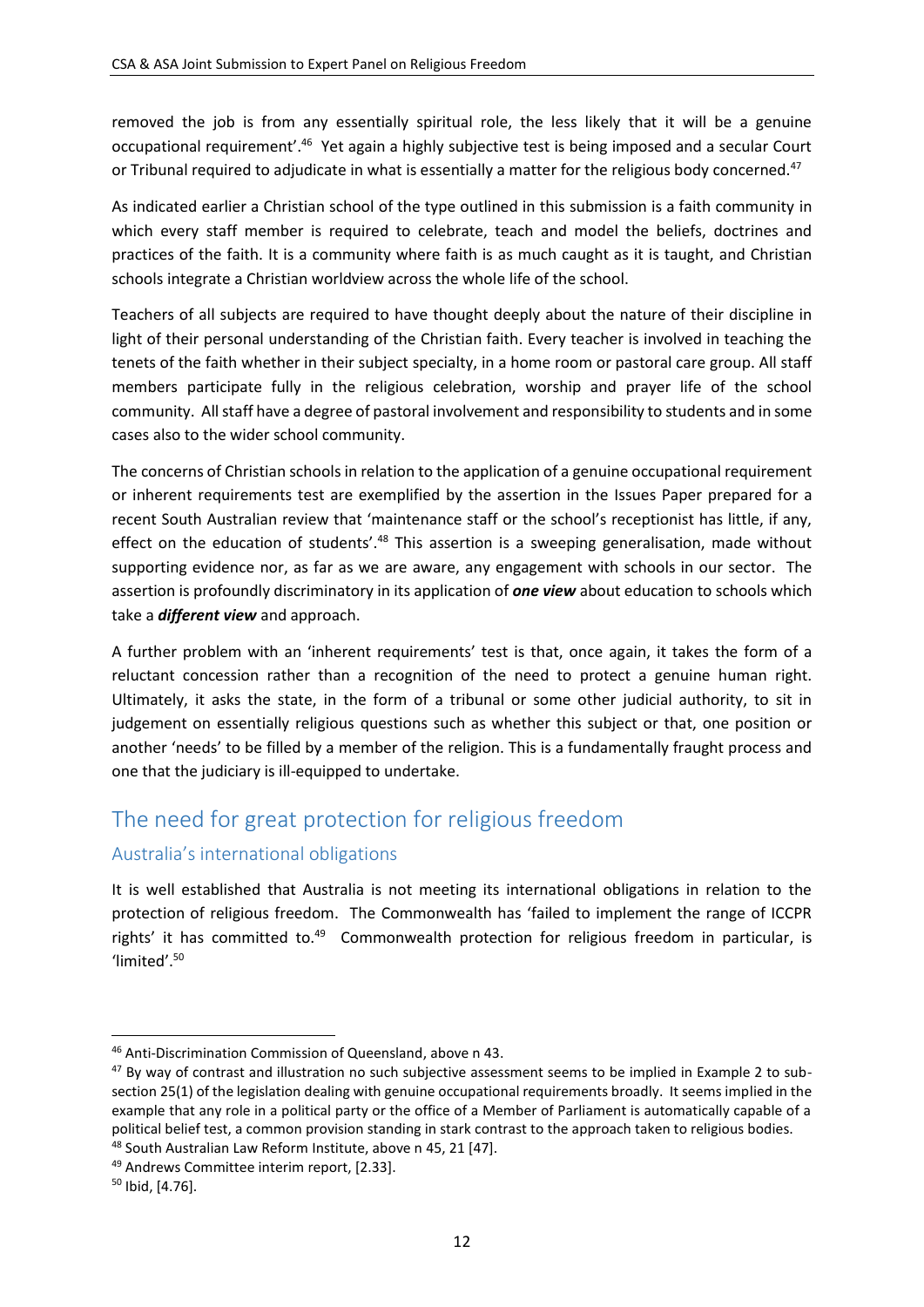State & Territory responses are likewise inadequate. The jurisdictions with 'bill of rights' type instruments allow restrictions and limitations on religious freedom far beyond that permissible under international law. Positive protections for religious freedom are found in only limited jurisdictions and the main form of 'protection', exceptions and exemptions, are problematic in their scope and effectiveness.

Despite the complexities and nuances of our federated polity, the onus is on the Commonwealth to ensure Australia is meeting its international obligations. There are examples of it acting to do so in the light of opposition from State Governments in a range of areas. Such an approach has become relatively commonplace and uncontroversial. It would seem to be the preferable and appropriate solution to addressing this issue.

### Increasing religious intolerance

The need to provide greater protection for religious freedom was highlighted during the course of the recent Australian Marriage Law Postal Survey. Attacks upon those holding opposing views during this period were well publicised. Churches were vandalised and employees sacked as a result of public statements they made in some of the more high-profile scenarios. Christian schools who expressed concerns about possible consequences to parent communities were subject to abuse and, in at least one instance, negative comments from an education minister.<sup>51</sup>

While this process has concluded, and the outcome accepted by those who opposed change, many are still reporting that the consequences continue. Anecdotally, some educators have reported being shunned by colleagues in professional bodies because of their connections to Christian schools. In at least one jurisdiction activists have used the outcome as the basis for attempts to reduce religious freedoms<sup>52</sup>

The need for greater protections for religious freedom were widely acknowledged during the Survey. Both the Prime Minister and Opposition Leader made strong commitments to protecting religious freedom during the public discussion while the Survey voting was taking place.<sup>53</sup> Indeed, the establishment of the Expert Panel is a direct response to the acknowledged need to address concerns raised regarding religious freedom in the discussion around the Survey.

A further, and growing, concern for Christian schools is the lack of proportionality increasingly reflected in many of the calls for removing current exemptions and exceptions. In balancing rights there must be some form of proportionality test in which the impact of the exercise of the respective rights should be considered. Thus, for example, removing the ability of Christian schools to employ staff who share the school's values and beliefs would undermine the essential nature of the school as a place where families can access their right to a religious education. The right to receive a religious education, an internationally recognised human right, $54$  is what is at stake here.

<sup>51</sup> Emily Baker, 'ACT Education Minister Yvette Berry cautions schools on same-sex marriage', *The Canberra Times* (Canberra) 21 September 2017

<sup>&</sup>lt;sup>52</sup> See comments in Western Australia by Brian Grieg, reported here and elsewhere, Phoebe Wearne, 'WA Government seeks legal advice on religious schools' right to discriminate against LGBTI teachers and students', *The West Australian* (Perth) 9 November 2017.

<sup>53</sup> See, e.g., David Crowe and Dennis Shanahan, 'Turnbull's focus on religious freedom after Howard SSM blast', *The Australian* (Canberra) 16 September 2017.

<sup>54</sup>ICCPR Article 18(4).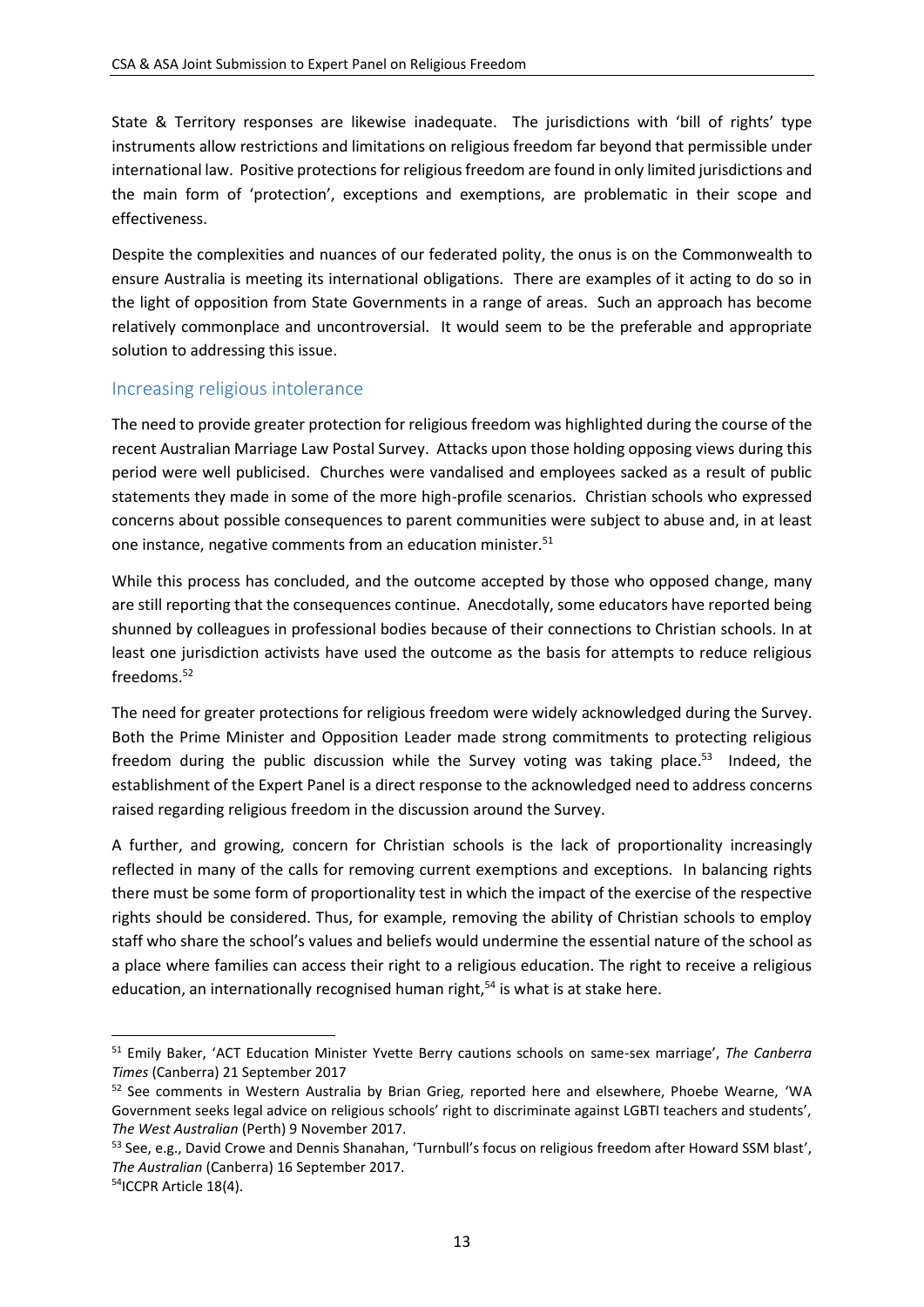Arguably the teacher looking for employment within that Christian school has his or her 'right' to employment subjected to a similarly absolute impact if, as a non-adherent, they are not able to access employment in that setting. However, this claim needs to be assessed against the context. While the teacher is likely to have other opportunities for employment, the families seeking a faith-based education have no access to their right, if employment or other policy constraints frustrate the establishment and operation of religious schools.

Even in the rare case where a faith based school is the 'sole-provider' of education in a location, the competing rights needs to be judiciously balanced. Is it more reasonable, for example, to expect a teacher to relocate or maybe commute to seek work than to impose a fundamental change in the essential character of a school, denying families access to a religious education? Certainly, comparison with other industries would suggest that there is no explicit or implied right to work in a location of an individual's choosing.

On this very simple, basic analysis it is clear that in many cases a simple proportionality test will demonstrate that the impact of equality prevailing over religious freedom produces an obviously disproportionate effect on the school and its community. The balancing of rights must recognise and reflect this type of test in accordance with the principles established in international law. In these circumstances, it **cannot be considered 'necessary' to infringe religious freedom** as required under international law.

Despite this disproportionate impact Government anti-discrimination agencies continue to promote the removal of exemptions. Most recently the Northern Territory Anti-Discrimination Commissioner has proposed the removal of exemptions for religious bodies in that jurisdiction on the basis that the removal 'would make the system fairer by ensuring people of certain attributes have the same opportunities under the Act'.<sup>55</sup> No consideration seems to have been given to the impact on religious freedom or the need to comply with international law.

The changes are proposed without consideration or discussion of proportionality and, indeed, with a likely benefit a tiny proportion of the population of the Northern Territory. A review of the most recent Annual Report<sup>56</sup> from the Northern Territory Anti-Discrimination Commission suggesting that, as a percentage of the total population of the Territory,<sup>57</sup> the number of enquiries received outside the scope of the current Act in the last year, if each came from a different person, reflects a mere 0.026%. This miniscule number of enquiries falling outside the scope of current provisions seems to be the justification to 'make the system fairer' and profoundly damage religious freedom, a hugely disproportionate response.

The impact of public policy on individuals is certainly profoundly important. Examples of that impact cannot, however, be the sole or dominant determinant of policy approaches. This is particularly the case where fundamental principles, such as freedom of religion or speech or conscience are at stake.

<sup>55</sup> Department of the Attorney-General and Justice, Northern Territory *Discussion Paper, Modernisation of the Anti-Discrimination Act* (September 2017), 22.

<sup>56</sup> Northern Territory Anti-Discrimination Commission, 'Annual Report 2016 - 2017*'*, (September 2017). <sup>57</sup> Australian Bureau of Statistics, 3101 - Australian Demographic Statistics, Mar 2017,

[http://www.abs.gov.au/ausstats/abs@.nsf/mf/3101.0.](http://www.abs.gov.au/ausstats/abs@.nsf/mf/3101.0)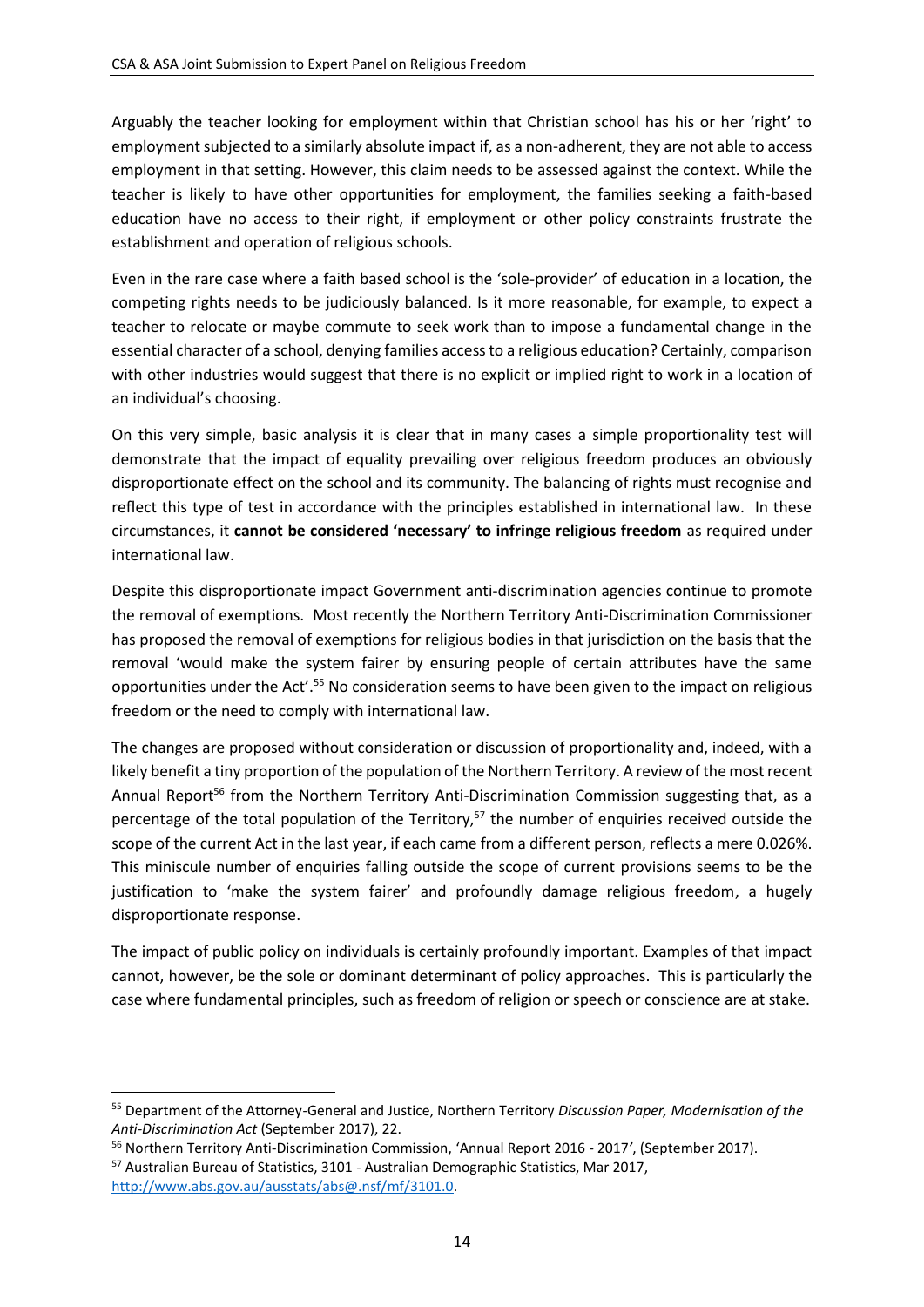# Recommended approaches for the protection of freedoms

There is much that can be done and indeed there is much to do to protect religious freedom in Australia. These approaches, consistent with our obligations under international law and increasingly essential seek to ensure that Australians holding a religious belief have the same rights within our society as others. Some are broad, drawing on emerging understanding over decades and others are specific, incorporating issues identified and given currency during the recent public discourse surrounding amendments to the definition of marriage.

## Appointment of a dedicated 'Freedoms Commissioner'

To be effective over the longer term all of the approaches outlined below must have a 'champion', a person dedicated to advocating for the protection or indeed possible expansion of the essential freedom of religion and the concomitant freedoms of speech and conscientious belief. This would come about through **the appointment of a dedicated 'Freedoms Commission'**. We would see this role within the existing Australian Human Rights Commission structures but focussed on:

- Leading the national discussion regarding the importance of these fundamental freedoms, including conducting research, undertaking consultations and meeting with key interest groups;
- Advocating for legislative changes to enhance protections for these fundamental freedoms;
- Advising Commonwealth and State and Territories governments and agencies on approaches to protecting these freedoms and monitoring and reporting on those protections; and
- Intervening in 'landmark' or 'test' cases to support those parties who may find their freedoms are threatened.

## Appropriately defining discrimination

1

A critical first step in protecting religious freedom is appropriately defining discrimination - **not all differentiation is discrimination**.

Consistent with the broader human rights framework and reflecting the need for balancing rights, we argue that protection for religious freedom should be firstly tackled as a definitional issue (rather than as if often the case currently, an exemption) in equal opportunity or anti-discrimination law. This approach has been promoted and developed in submissions by a number of individuals and groups over recent years. The most widely discussed example is that proposed by Professors Parkinson and Aroney reproduced in Appendix Two.<sup>58</sup>

We believe this should be considered as a preferred approach to protecting the communal expression of religious freedom through Christian schools. Determination of whether discrimination has occurred would involve discussions of a different kind, allowing a more even-handed sense of balancing sometimes competing rights. This change in the definition of discrimination would be expected to allow Christian schools to:

• Employ staff it determines as reasonably necessary to protect its religious character or fulfil its religious purpose;

<sup>58</sup> Patrick Parkinson and Nicholas Aroney, Submission to Attorney-General's Department, *Consolidation of Commonwealth Anti-Discrimination Laws*, January 2012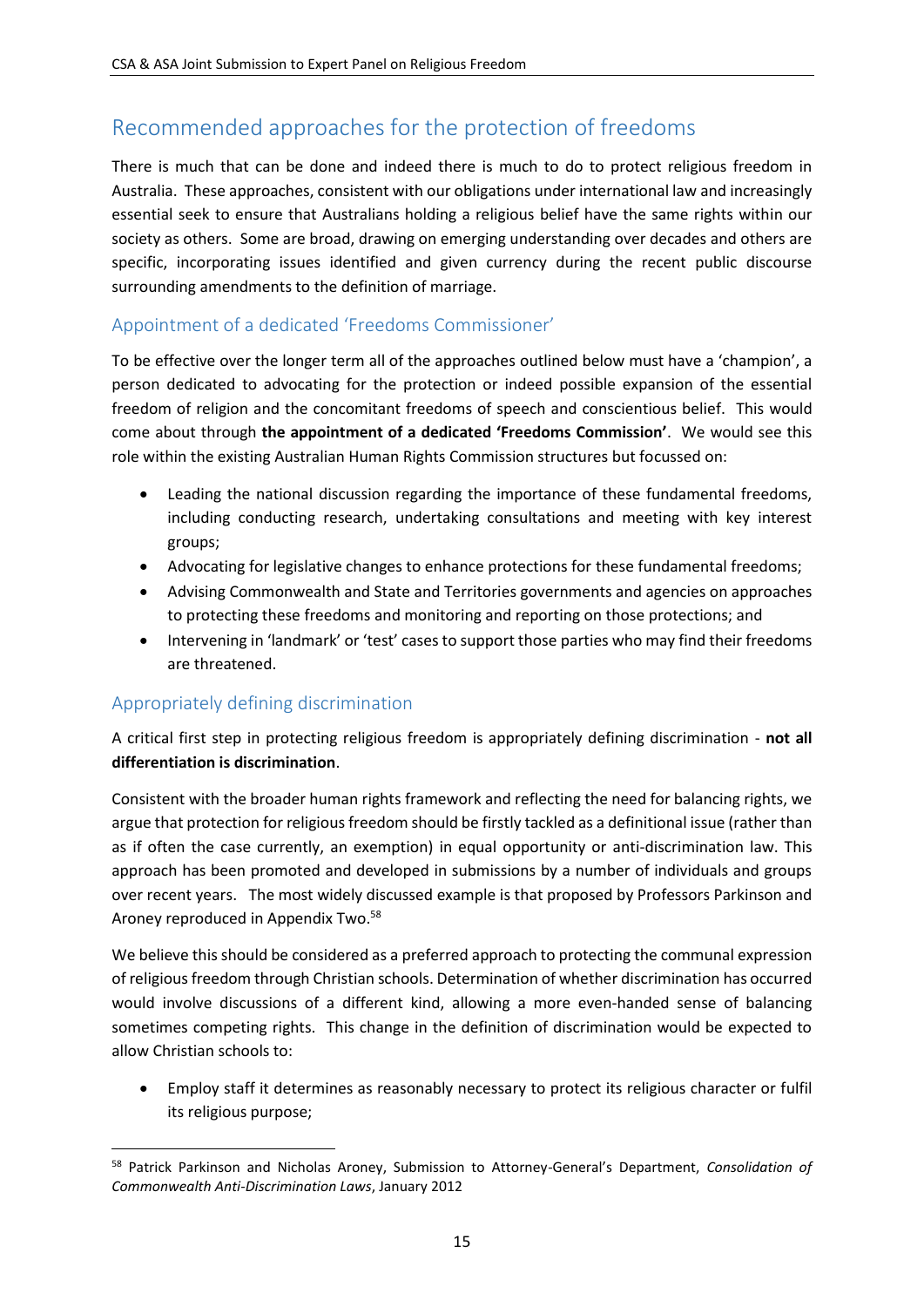- Disengage from students and their families where this is necessary to protect the religious character of the school community; and
- Teach in accordance with the doctrines, tenets and beliefs of the school.

**It is possible immediately** for the Commonwealth Parliament to take such an approach and apply it to Commonwealth legislation, such as the *Sex Discrimination Act 1984* (Cth) and the *Fair Work Act 2009* (Cth). This would certainly be a positive first step. It would not, however, provide the comprehensive protections that seem now to be required.

## Providing positive protections for Christian schools

To ensure compliance with international obligations, in the face of some of the contemporary challenges outlined above, **positive protections are now necessary**. Such a protection would clearly, by virtue of section 109 of the Australian Constitution, ensure that States and Territories could not, by their actions, erode those protections. This is vitally important in the face of the lack of certainty regarding the ability of an exemption in Commonwealth legislation to constrain State or Territory legislation under these provisions.

The form of such protection is a matter for the Panel. It could form part of existing legislation, such as the *Australian Human Rights Commission Act 1986* (Cth) or as stand alone legislation protecting religious freedom. It is vital, however, that, regardless of the form, certainly is provided through this process with Christian schools, and other faith based organisations, having clear boundaries to work within.

This legislative solution should also address concerns raised prior to the passage of the recent amendments to the *Marriage Act 1961* (Cth) by the *Marriage Amendment (Definition and Religious Freedoms) Act 2017* (Cth). During consideration of that legislation a number of further amendments were proposed by a range of Senators and Members. None of these amendments were extensively considered with the clear view of many Parliamentarians being that this Panel was the appropriate forum for consideration of those proposals.

While in that context focussing on the protections needed arising from a change in the definition of marriage, it is vital for Christian schools that similar protections to those proposed apply more broadly to protect religious freedom. In particular, it is essential that protections be provided:

- relating to the use of the facilities of a Christian school for marriage ceremonies;<sup>59</sup>
- to guide the determination of the beliefs of a religious body: $60$
- that clearly state the Commonwealth's intention to 'cover the field',<sup>61</sup>
- guaranteeing free speech where it does not threaten or harass another person or group;<sup>62</sup>
- $\bullet$  securing their charitable status; $^{63}$

<sup>59</sup> As outlined, for example in the proposed amendments to the *Marriage Amendment (Definition and Religious Freedoms) Bill 2017*, tabled in the name of Mr Sukkar, item 38.

<sup>60</sup> Proposed amendments to the *Marriage Amendment (Definition and Religious Freedoms) Bill 2017* tabled in the name of Mr Hastie, proposed section 5AD.

 $61$  Ibid, proposed section 6(2).

<sup>62</sup> Ibid, proposed sections 88J, 88JA, 88K, 88KA.

<sup>63</sup> Proposed amendments to the *Marriage Amendment (Definition and Religious Freedoms) Bill 2017* tabled in the name of Mr Morrison, proposed section 88O.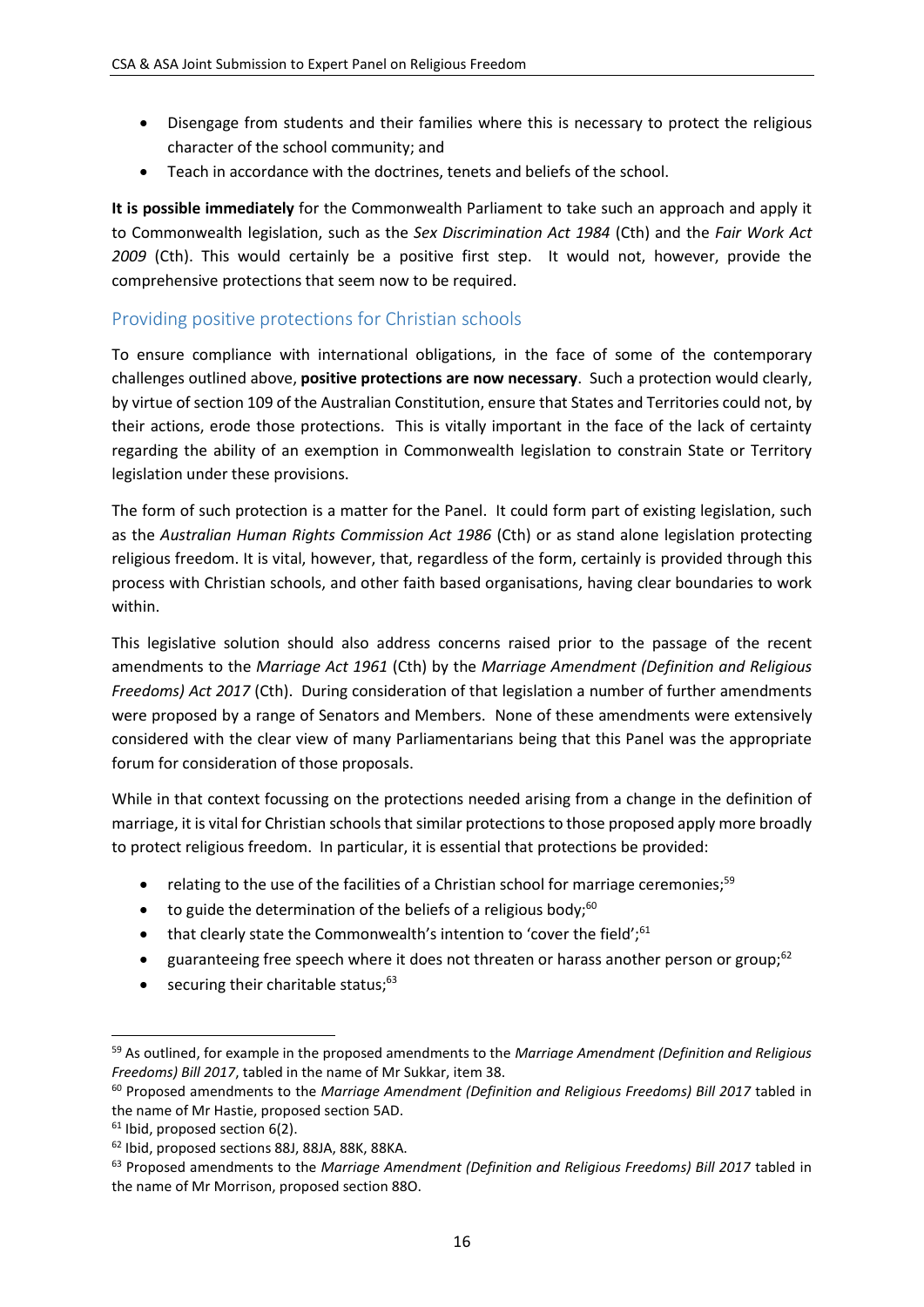$\bullet$  shielding continued education funding; $64$ 

These protections were expertly drafted in the proposed amendments, and an earlier proposed alternative bill, and supported by an exhaustive Explanatory Memorandum and Statement of Compatibility with Human Rights. 65

## Ensuring 'believers' can continue to act on their beliefs

It is relatively easy to construct provisions and protections that protect religious bodies. As discussed earlier, however, for the individuals that make up the communities of Christian schools, and other similar devout believers, religious belief, or 'faith', is understood to be at the very core of their identity. Faith is outworked in all of life.

This identifies an arguably more challenging issue for the Panel to consider, how do individual believers express their religious beliefs outside religious bodies? Included in this challenge is how parents ensure an education for their children where a Christian school may not, unfortunately, be a viable option. The workplace provides further obvious potential challenges for people of faith. Similarly, small businesses, often intimately connected with their owners regardless of corporate structures, can face challenges seeking to ensure that the business can operate in a manner consistent with the deeply held religious beliefs of those owners.<sup>66</sup>

Clearly the right to religious freedom in Article 18 is not limited to 'manifestation' only in community with others. A Commonwealth protection for individuals is an essential element of ensuring compliance with Australia's compliance with its international obligations. The most appropriate form of such protection would be a matter for the Panel. The scope of such protection should, however, reflect that proposed in amendments proposed in the debates on the *Marriage Amendment (Definition and Religious Freedoms) Act 2017* (Cth).<sup>67</sup>

<sup>64</sup> Ibid, proposed section 88N

<sup>&</sup>lt;sup>65</sup> Accompanying the alternative bill proposed by Senator Patterson, available online <

https://senatorpaterson.com.au/2017/11/13/release-of-draft-bill-to-legalise-same-sex-marriage-andpreserve-freedoms/>.

 $66$  This scenario was addressed by the concept of 'closely held' corporations under United States law dealing with religious freedom. See, e.g., *Burwell v. Hobby Lobby*, 573 U.S. (2014) and related decisions of the US Supreme Court.

<sup>67</sup> Above, n 60, proposed section 88K.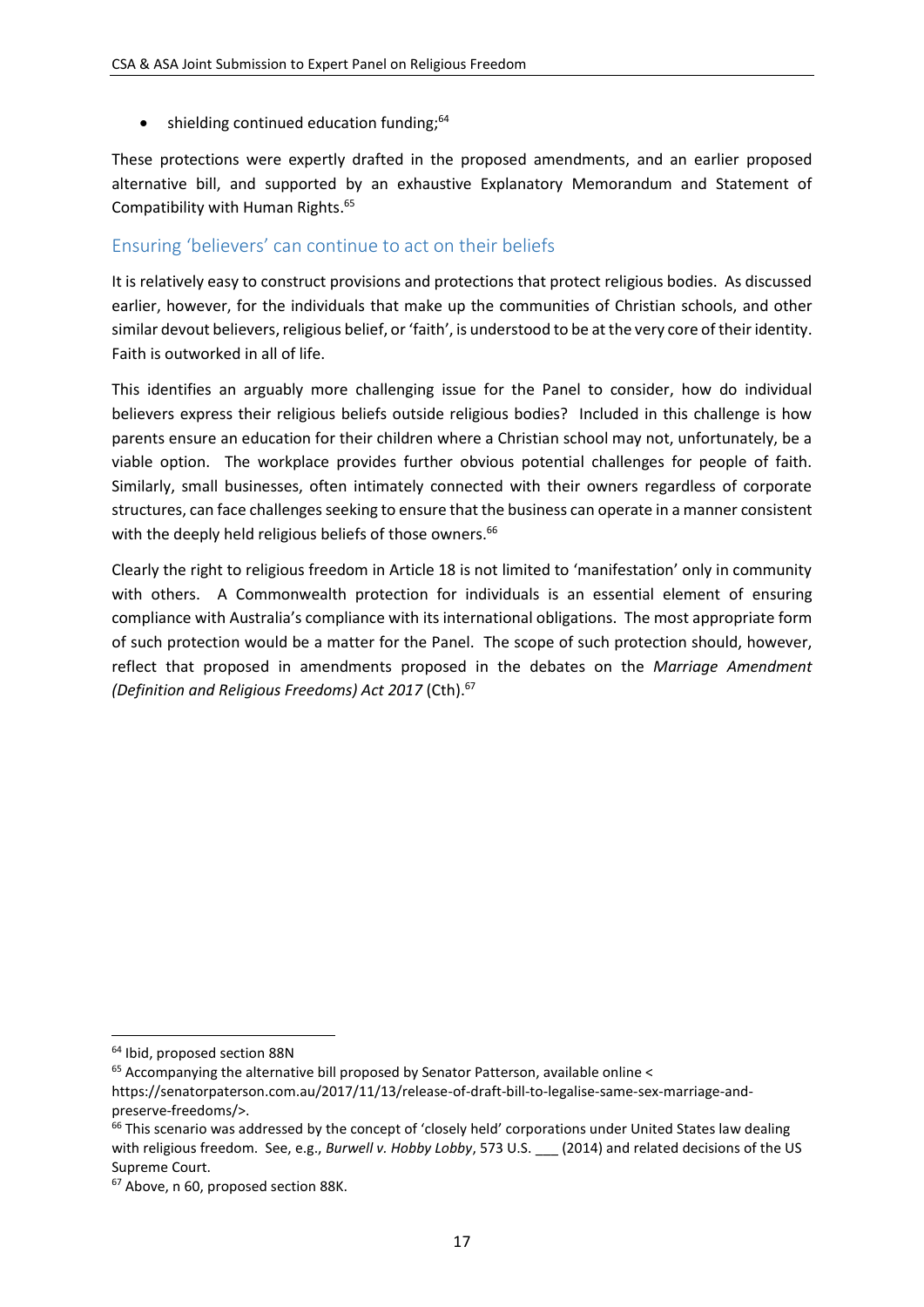#### Appendix One

#### Relevant International Declarations and Conventions

For present purposes, the relevant provisions of the applicable international declarations and conventions are as follows.

#### **Universal Declaration of Human Rights 1948 (UDHR)**

#### **Article 18**

Everyone has the right to freedom of thought, conscience and religion; this right includes freedom to change his religion or belief, and freedom, either alone or in community with others and in public or private, to manifest his religion or belief in teaching, practice, worship and observance.

#### **International Covenant on Civil and Political Rights (ICCPR)**

**Article 4** No derogation from articles 6, 7, 8 (paragraphs 1 and 2), 11, 15, 16 and 18 may be made under this provision.

#### **Article 18**

- (a) Everyone shall have the right to freedom of thought, conscience and religion. This right shall include freedom to have or to adopt a religion or belief of his choice, and freedom, either individually or in community with others and in public or private to manifest his religion or belief in worship, observance, practice and teaching.
- (b) No one shall be subject to coercion, which would impair his freedom to have or to adopt a religion or belief of his choice.
- (c) Freedom to manifest one's religion or beliefs may be subject only to such limitations as are prescribed by law and are necessary to protect public safety, order, health, or morals or the fundamental rights and freedoms of others.
- (d) The States Parties to the present Covenant undertake to have respect for the liberty of parents and, when applicable, legal guardians to ensure the religious and moral education of their children in conformity with their own convictions.

#### **Article 20**

- (a) Any propaganda for war shall be prohibited by law.
- (b) Any advocacy of national, racial or religious hatred that constitutes incitement to discrimination, hostility or violence shall be prohibited by law

#### **Article 27**

In those States in which ethnic, religious or linguistic minorities exist, persons belonging to such minorities shall not be denied the right in community with the other members of their group, to enjoy their own culture, to profess and practise their own religion, or to use their own language.

*The ICCPR was ratified by Australia on 13 August 1980. Australia acceded to the First Optional Protocol to the ICCPR with effect from 25 December 1991.* 

#### **Declaration on the Elimination of all Forms of Intolerance and Discrimination based on Religion or Belief (Religion Declaration)**

#### **Articles 2 & 3**

These provisions prohibit any act or practice of intolerance or discrimination on the grounds of religion or belief by any person in any capacity whatsoever.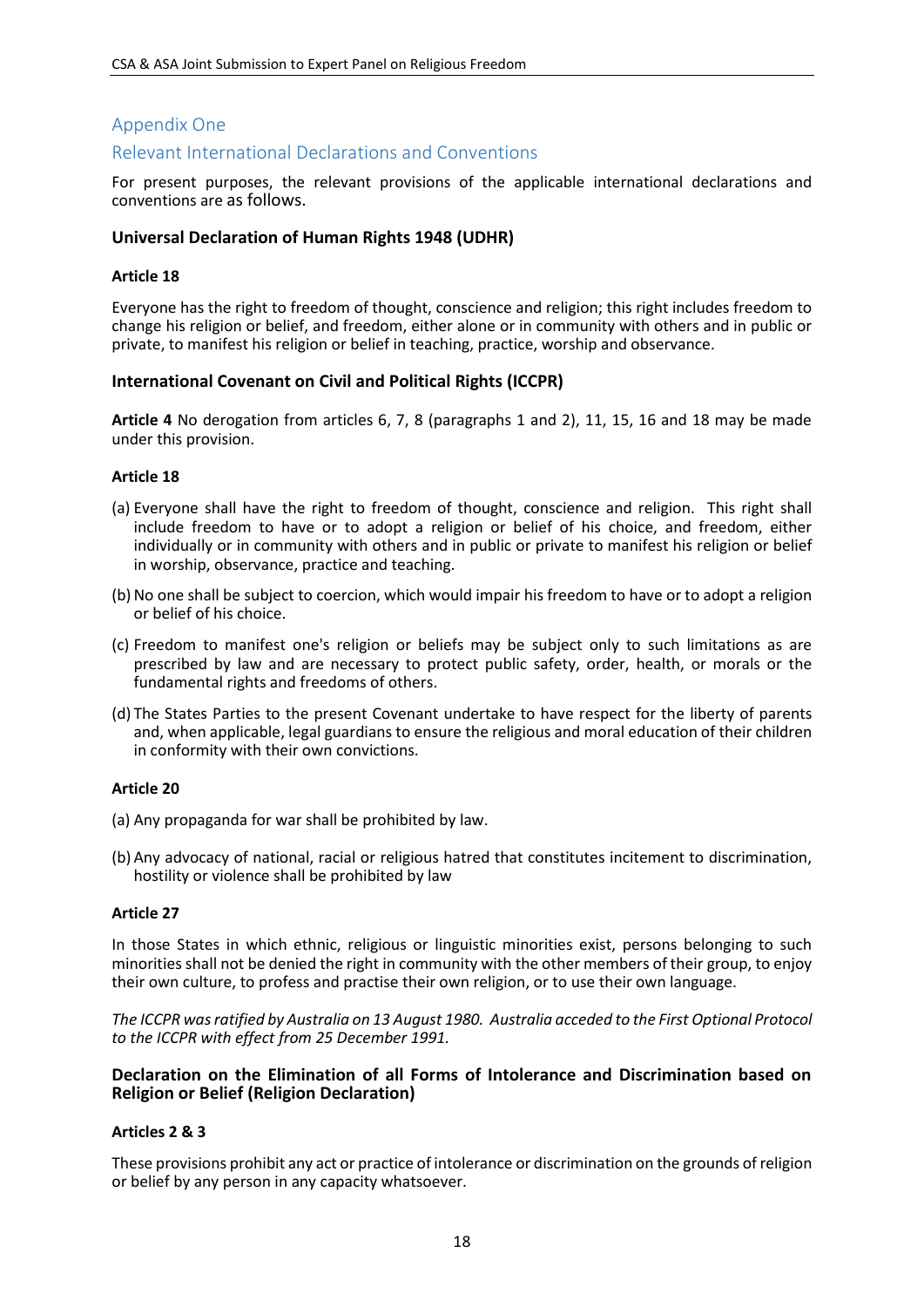#### **Articles 4 & 7**

These place obligations on States to take positive measures to counter intolerance and discrimination on the ground of religion and belief.

#### **Article 5**

Freedom to impart religion or belief to one's children - children have a right of access to a religious education that is consistent with the wishes of their parents.

#### **Article 6**

Religion and belief in practice - provides a list of minimum freedoms, including freedom to teach religion and belief and freedom to establish and maintain appropriate charitable institutions and freedom to assemble and worship.

This Declaration has been declared to be a 'relevant international instrument' for the purposes of the *Australian Human Rights Act 1986* (Cth).

#### **Convention on the Rights of the Child**

#### **Article 28**

Provides for education to develop the child to his or her fullest potential, but this article is not to be construed so as to "interfere with the liberty of individuals and bodies to establish and direct educational institutions..."

#### **Convention against Discrimination in Education**

#### **Article 5(b)**

"it is essential to respect the liberty of parents ... firstly to choose for their children institutions other than those maintained by the public authorities but conforming to such minimum educational standards as ... approved by the competent authorities and secondly, to ensure ... the religious and moral education of the children in conformity with their own convictions..."